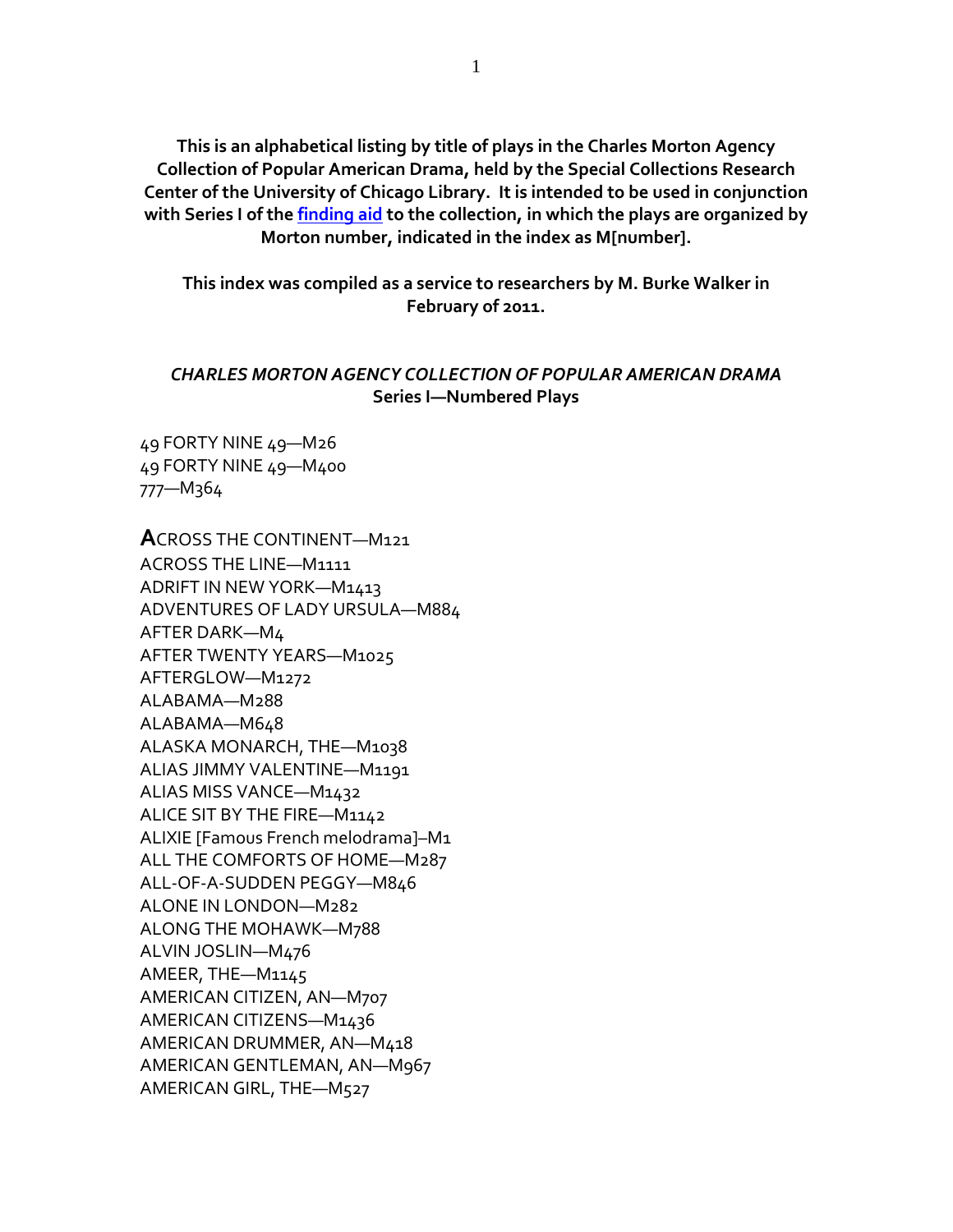AMERICAN LADY, AN—M435 AMERICAN LORD, THE—M595 AMERICAN SWEDE, AN—M542 AMERICAN WAY, THE—M1452 AMONG THE BREAKERS (Davis)—M737 AMONG THE PINES—M616 ANGEL OF THE TRAIL, THE—M1370 ANITA, THE SINGING GIRL (Davis)—M844 ANNA KARENINA—M591 ANSELMA—M554 APPLE ORCHARD FARM—M328 ARE YOU A MASON?—M754 ARISTOCRACY—M386 ARIZONA—M647 AROUND THE WORLD IN 80 DAYS—M153 ARRAH-NA-POGUE—M2 ARSENE LUPIN (Croisset & Leblanc)—M1192 AS IN A LOOKING GLASS—M199 AS IT SOMETIMES HAPPENS—M1441 AS MIDNIGHT CHIMES—M1125 AT COZY CORNER—M613 AT CRIPPLE CREEK—1000 AT DUTY'S CALL—M1003 AT MAGDALENA BAY—M1318 AT MAMBURY—M765 AT PIKE'S PEAK—M580 AT PINEY RIDGE—890 AT SUNRISE—M1198 AT THE MERCY OF THE CZAR—M929 AT THE OLD CROSS ROADS—M1042, M1042a AT THE WORLD'S MERCY (Davis?)—M944 AT YALE—M233 AUNT JACK—M1022 AVENGER, THE—M1280

**B**ABY [M5] BABY MINE—M1259 BACHELOR'S HONEYMOON—M897 BACHELOR'S ROMANCE, A—M639 BANKER THE THIEF AND THE GIRL, THE—M1116 BANKER'S CRIME, THE—M165 BANKER'S WIFE, THE (aka THIEVES IN THE NIGHT)—M469 BANKERS DAUGHTER [M6]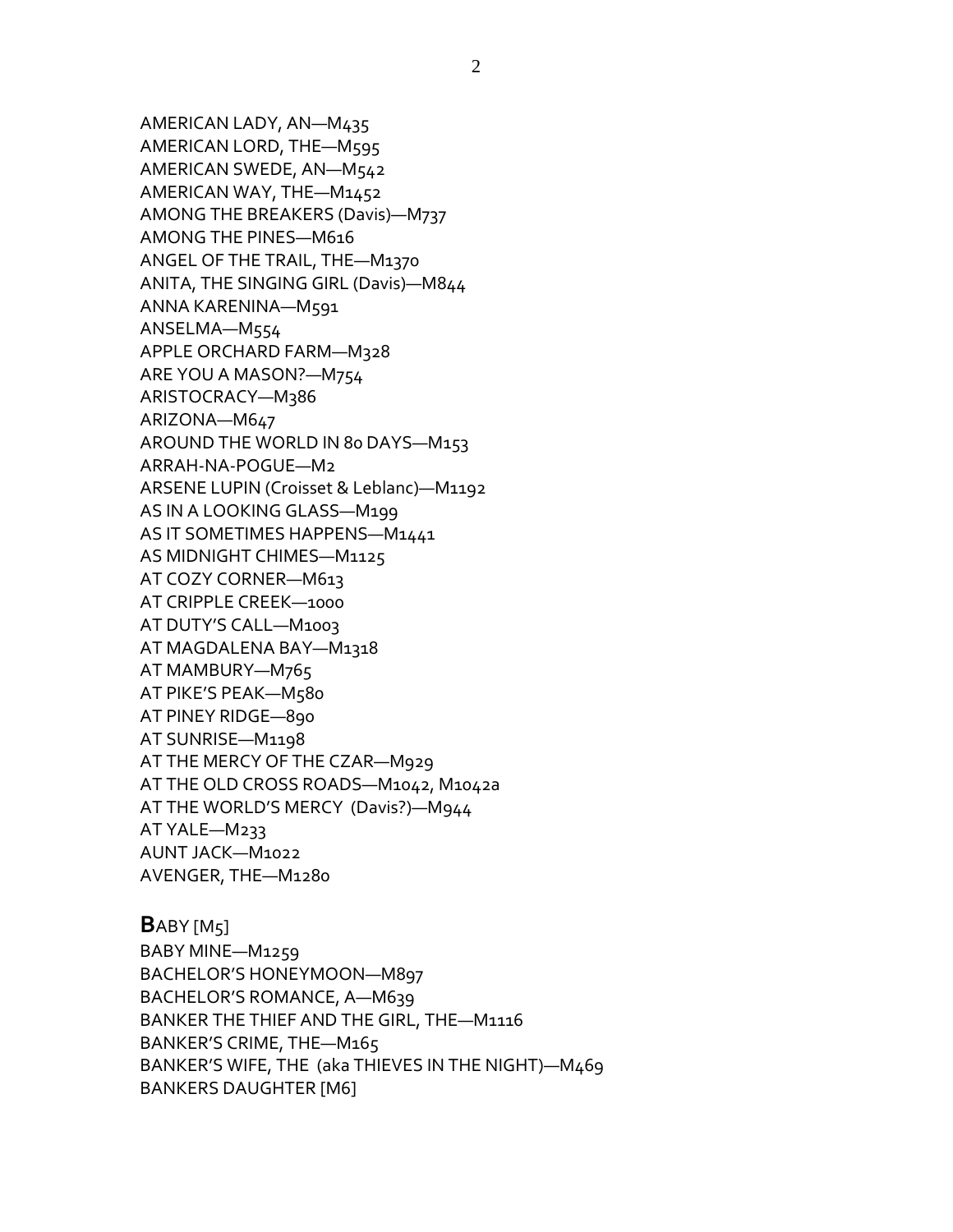BAR SINISTER [or The Shadow Lines]—M1405 BARNS OF NEW YORK, THE—M799 BARREL OF MONEY, A—M953 BARRIER, THE—M559 BATTERY B—M1163 BEACON LIGHTS—M275 BEAUTY AND THE BEAST UP TO DATE—M1074 BEAUTY SHOP, THE—M507 BEFORE AND AFTER—M395 BEFORE THE GRINGOS CAME—M1136 BELLE OF NEW YORK, THE—M775 BELLE OF RICHMOND, THE—M988 BELLE OF THE POST—M571 BELLS OF HAZLEMORE—M805 BELLS OF SHANDON—M83 BELLS, THE—M1208 BERKSHIRE HILLS—M661 BERTHA THE SEWING MACHINE GIRL—M7 BESS OF THE HILLS—M20 BEST MAN, THE—M445 BETRAYAL, THE—M834 BETWEEN LOVE AND DUTY (Davis)—M911 BEVERLY—M1178 BEVIS—M1317 BEYOND PARDON (Kremer)—M1203 BEYOND SIBERIA—M1093 BEYOND THE LAW—M843 BIG BONANZA, THE—M570 BIG HEARTED JIM—M678 BILLY—M1358 BLACK CROOK, THE—M129 BLACK DIAMONDS—M8 BLACK FLAG, THE—M286 BLACK HAND, THE—M814 BLACK SHEEP, A—M489 (aka HOYT'S A BLACK SHEEP) BLACKMAILED FOR THOUSANDS—M1029 BLACKMAILERS, THE—M887 BLADES O'BLUE GRASS [a romance of the New Kentucky]—M1276 BLIND MARRIAGE, A—M1270 BLUE AND THE GREY, THE, or THE FIELD OF HONOR—M668 BLUE AND THE GREY, THE—M1226 BLUE CANYON MYSTERY—M241 BLUE GRASS HEROINE, THE—M881 BLUE JEANS—M189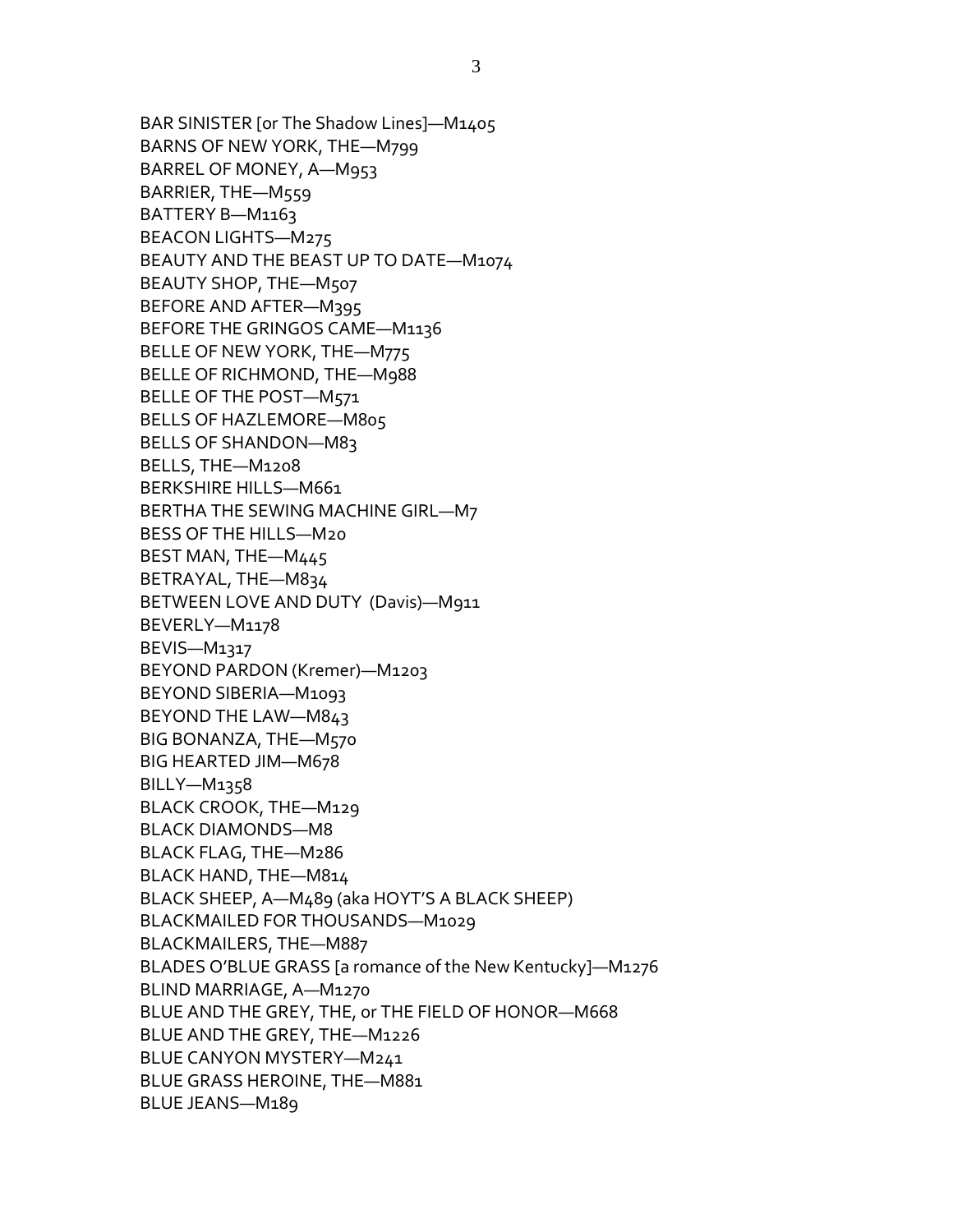BLUE JEANS—M290 BLUE MOUSE, THE—M1354 BLUFF—M284 BOHEMIANS, THE—M1099 BOSOM FRIEND OF BOWSER, THE—M904 BOSOM FRIENDS—M197 BOSS OF "Z" RANCH—M1154 BOSSETT'S FAIRY—M394 BOTTOM OF THE SEA, THE—M1019 BOWERY AFTER DARK, THE—M1090 BOWERY CINDERELLA, A—M1427 BOWERY GIRL, A—M534 BOY TRAMP, THE—M414 BOY WANTED, A—M914 BOY WHO COULDN'T GO, THE—M1403 BRASS BOTTLE, THE—1263 BRAVE WOMAN, A—M955 BRAVING THE WORLD—M336 BREAD WINNER, THE—M1179 BREAK FOR LIBERTY—M699 BREWSTER'S MILLIONS—M211 A,B,C,D BRILLIANT COMEDY, A-M307 BROADWAY JONES—M1216 BROKEN HEARTS—M599 BROTHER AND SISTER—M581 BROTHER FOR BROTHER—M545 BROTHER OFFICERS—M1339 BROTHER'S CRIME, A—M1382 BROUGHT TO JUSTICE—M1048 BROUGHT TO JUSTICE—M142 BROWN OF HARVARD—M1177 BUCKEYE, THE—M525 BUNCH OF KEYS, A—M119 BURGLAR, THE—M177 BUSINESS IS BUSINESS—M58 BUTTERFLIES, THE—M635 BY PRESIDENTIAL WARRANT—M1426 BY RIGHT OF MIGHT—M1242 BY RIGHT OF SWORD—M1160 BY THE WORLD FORGOTTEN—M934

**C**ALAMITY JANE—M140 CALEB WEST—M713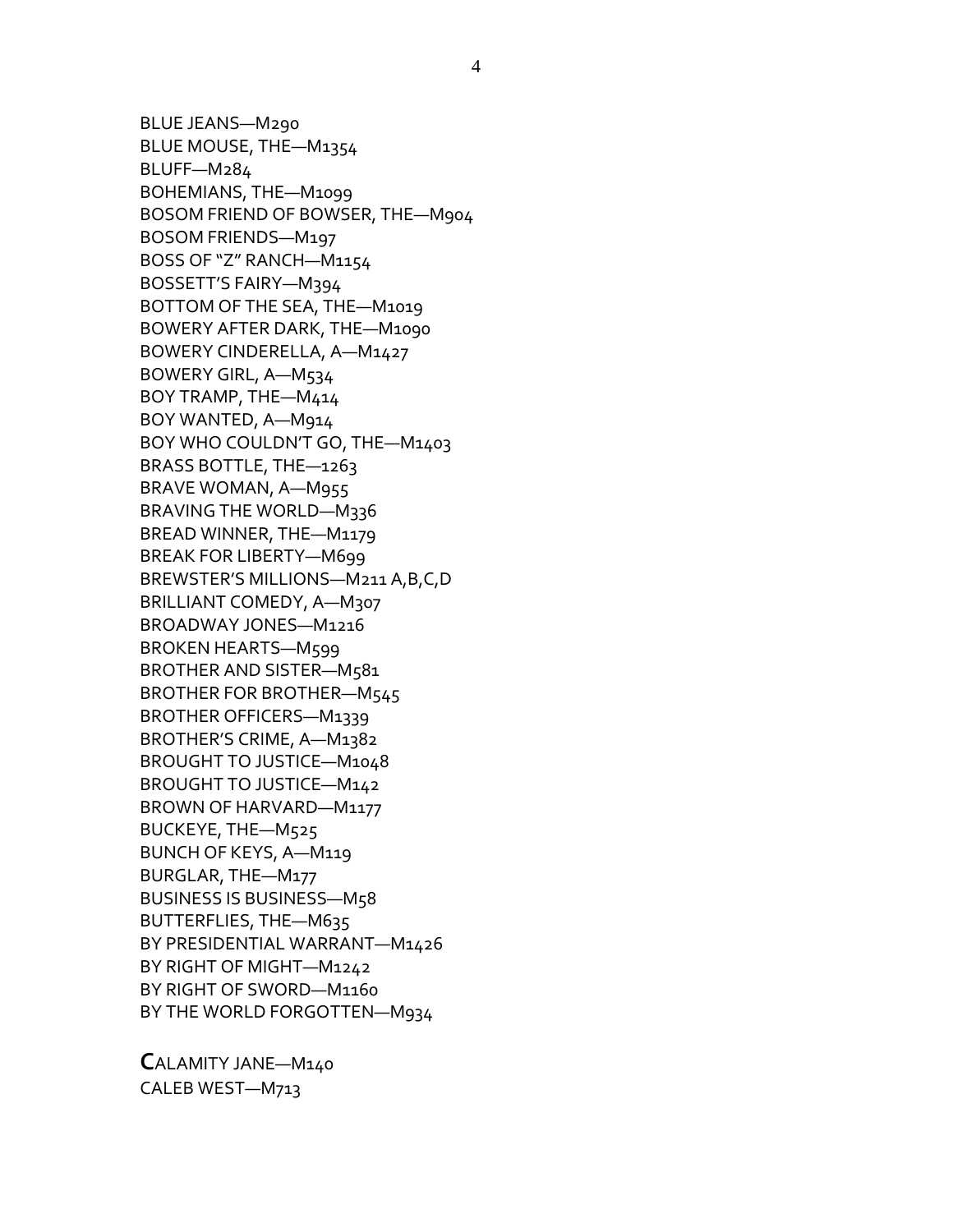CALIFORNIA—M937 CALL OF THE WILD, THE—M1321 CALLED BACKED [sic]—M149 CANNON BALL EXPRESS, THE—M9 CAPRICE—M134 CAPTAIN BARRINGTON—M983 CAPTAIN CHARMING—M1233 CAPTAIN DREW ON LEAVE—M1054 CAPTAIN IMPUDENCE—M293 CAPTAIN LETTERBALIR—M461 CAPTAIN SWIFT—M675 CAPTAIN'S MATE—M1088 CARMEN—M54 CARMEN—M1205 CARPET BAGGER, THE—M1334 CARROTS: THE WAIF OF THE WOODS—M175 CAST ASIDE—M1345 CASTAWAYS, THE—M246 CATCH AS CATCH CAN—M172 CATTERAUGUS—M93 CATTLE KING, THE—M1340 CAUGHT IN A CORNER—M910 CAUGHT IN THE RAIN—M250 CAUGHT IN THE WEB—M161 CELEBRATED CASE—M12 CHAMPAGNE AND OYSTERS—M1043 CHARITY BALL, THE—M390 + M390A CHARITY BALL—M964 CHARITY GIRL, THE—M127 CHARLEY'S AUNT—M1244 CHARLOTTE TEMPLE—M1232 CHAUFFEUR, THE—M387 CHECKERS—M1046 CHEEK—M441 CHERRY PICKERS, THE—M1103 CHERUB—M969 CHIEF OF POLICE, THE [Dealing with municipal life in a large city]—M1181 CHILD OF THE STATE, THE—M13 CHIMMIE FADDEN—M532 CHISPA—M196 CHORUS LADY, THE—M263 CHRISTIAN, THE—M749 CHRISTMAN BELLS—M587 (same as M467?) CHRISTMAS BELLS—M467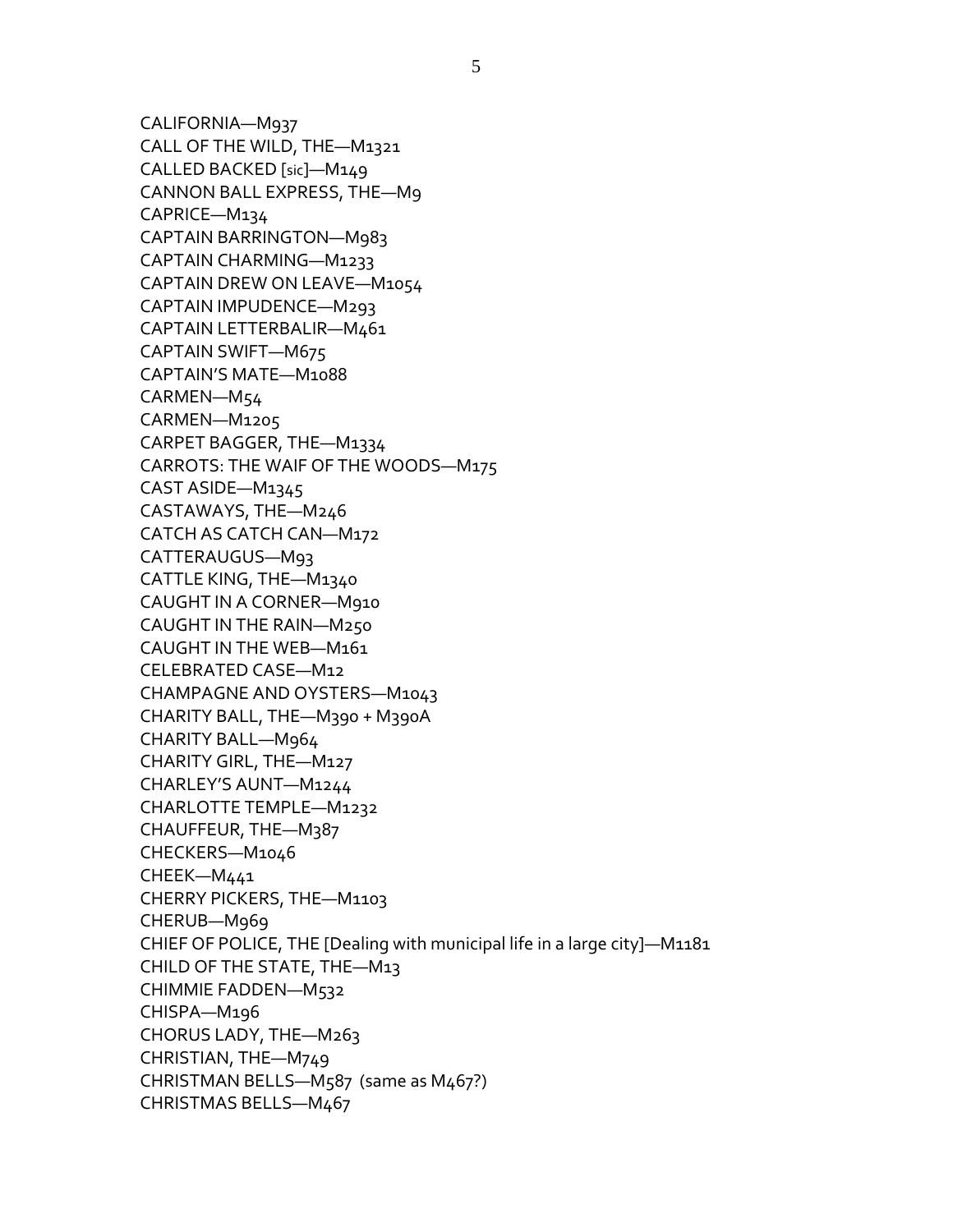CHRISTOPHER JR.—M522 CHRISTOPHER, JR.—M624 (same as M522) CHURCH ACROSS THE WAY—M1324 CINDERELLA UP TO DATE—M1247 CINDERELLA, or THE LITTLE GLASS SLIPPER—M841 CITY OF DEATH, THE [the story of the San Francisco disaster]—M1164 CITY OF NEW YORK, THE—M924 CITY OF SUFFERING, THE—M455 CITY, THE—M1388 CLANSMAN, THE—M663 CLEMENCEAU'S CASE—M268 CLIMAX, THE—M1134 CLOSED GATE, THE—M1437 CLOTHES—M1139 CLOUDS AND SUNSHINE—M1387 CLOUDS—M538 CLUSTER OF DIAMONDS, A—M906 COAST GUARD, THE—M1171 COLLEGE BOYS—M1372 COLLEGE CHUMS—M1352 COLLEGE CHUMS—M790 COLLEGE GIRL OUT WEST, THE—M278 COLLEGE WIDOW, A—M1069 COMMANDING OFFICER, THE—M1240 COMMODORE, THE—M679 CONFESSIONS OF A WIFE, THE—M192 CONFUSION [M14] CONNECTICUT YANKEE, A—M744 CONVICT 49—M956 CONVICT'S SWEETHEART, THE—M1322 [also M346] CONVICT'S SWEETHEART, THE—M346 COON HOLLOW—M528 CORNER GROCERY, THE—M651 CORNER IN COFFEE, A—M1215 COTTON KING, THE—M1165 COUNTERFEITERS, THE—M1071 COUNTRY BOY, THE—M1356 COUNTRY CONSTABLE, THE—M412 + 412A COUNTY CHAIRMAN, THE (George Ade)—M957 COUNTY FAIR—M264 COUNTY SHERRIFF, THE—M52 COUSIN KATE—M319 COVER DALE—M289 COWBOY AND THE LADY, THE—M1026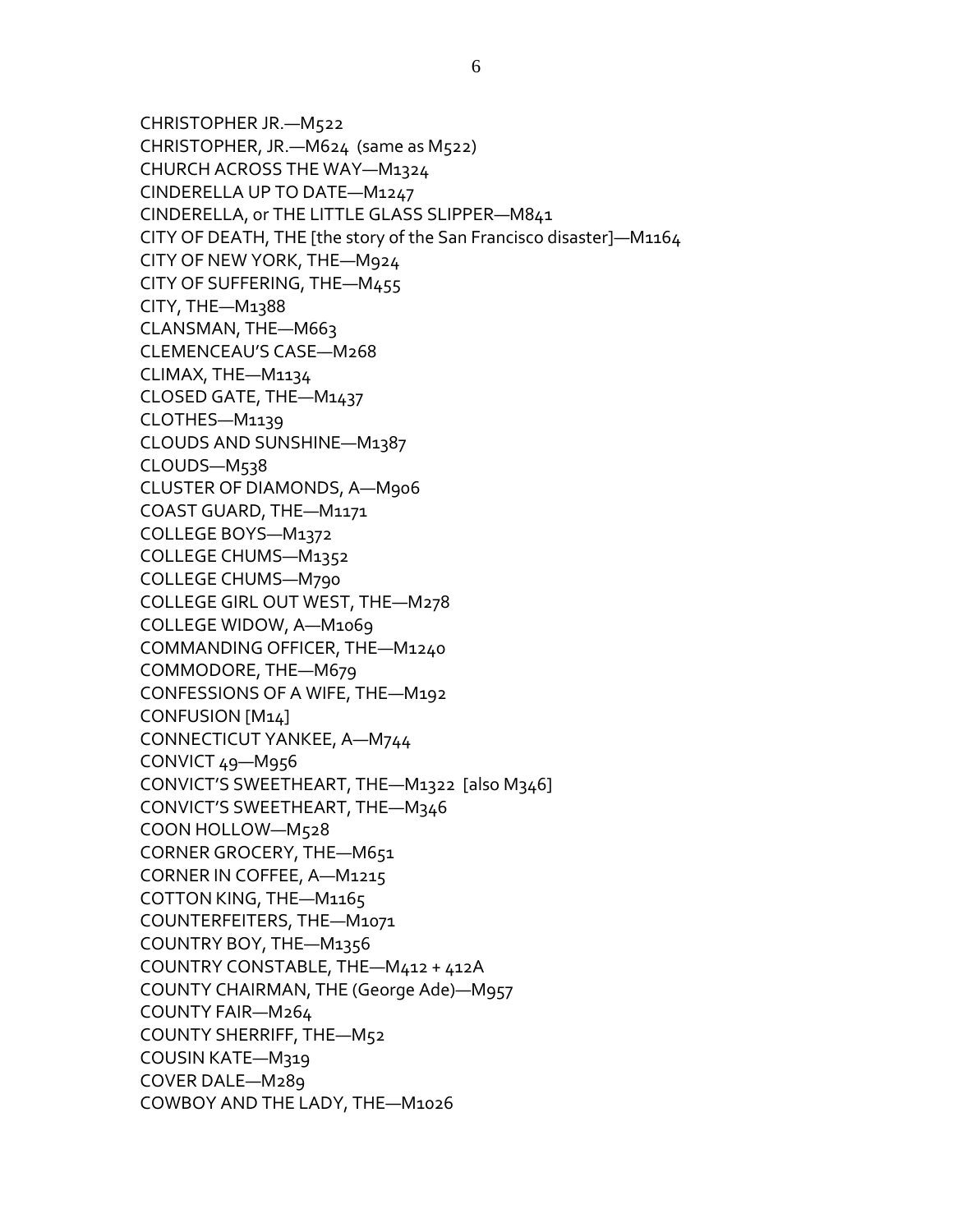COWPUNCHER, A—M1369 CREDIT LORRAINE—M669 CREOLE, THE—M179 CRIMSON STAIN, THE—1235 CRISIS, THE—M879 CROWN OF THORNS, A—M1286 CRUISKEEN SEVEN, THE—M388 CRUST OF SOCIETY, THE—M132 CRY BABY, THE—M1229 CUMBERLAND '61—M959 CURRENT CASH—M499 CURSE OF DRINK, THE—M1319 CUTEST GIRL IN TOWN—M1414 CYRANO DE BERGERAC—M630

**D**AD'S GIRL—M181 DAIRY FARM, THE—M703 DAN SUMMER'S GIRL—M1456 DANDY DICK—M497 DANGER LINE, THE—M1418 DANGER SIGNAL, THE or The Red Light—M626 DANGEROUS GAME, A—M1018 DANGEROUS WOMEN—M1288 DANGERS OF A GREAT CITY—M465 (Oliver North, 1896) DANGERS OF INNOCENCE—M448 DANGERS OF NEW YORK—M173 DANGERS OF PARIS—M960 DANIEL BOONE ON THE TRAIL—M806 DANIEL BOONE—M377 DANITES, THE—M17 DANNICHEFF'S, THE—M16 DARKEST RUSSIA—M991 DAUGHTER OF ERIN, A—M746 DAUGHTER OF ERIN, A—M870 DAUGHTER OF FRANCE, A [or At the Mercy of the Foe]—M1404 DAUGHTER OF JUDEA, THE—M1204 DAUGHTER OF SATAN, A—M768 DAUGHTER OF THE DIAMOND KING—M982, M982a DAUGHTER OF THE GHETTO, THE—M1371 DAUGHTER OF THE PEOPLE—M1157 DAUGHTER OF VIRGINIA, A—M575 DAUGHTER OF VIRGINIA, A—M598 DAVID HARUM, [a STORY OF AMERICAN LIFE]—M720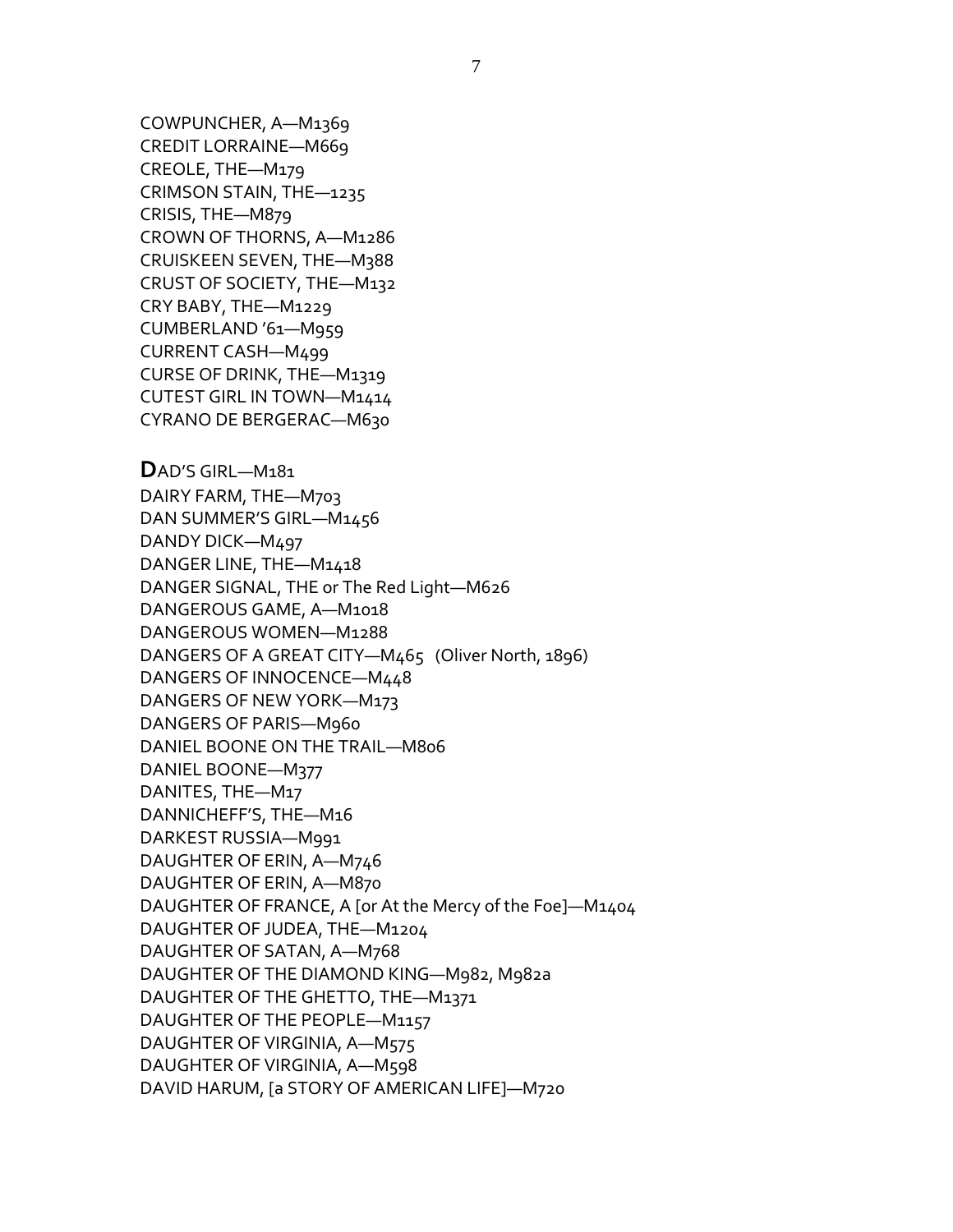DAVY CROCKETT—M18 DAY OF RECKONING, THE—M1400 DEACON'S DAUGHTER, THE—M1143 DEADWOOD DICK, the Scout of Ft. Meade—M1341 DEALERS IN WHITE WOMEN—M1053 DEAN'S DAUGHTER, THE—M1285 DECEPTION [In Four Acts]—M864 DECREED BY FATE—M551 DEEP PURPLE, THE [a big city's night life & its consequences]—M1299 DEFAULTER, THE—M1186 DENISE—M893 DERBY MASCOT, THE—M511 (C A TAYLOR) DERBY WINNER, THE—M1325 DESERTED AT THE ALTAR—M1094 DESPERATE CHANCES—M457 (Kremer play?) DESPERATE GAME, A—M992 DEVIL IN SKIRTS, A—M1064 DEVIL, THE—M780 DEVIL'S ISLAND—M1101 DEVIL'S LANE, A—M334+M334A DEVIL'S MINE, THE—M504 DEVIL'S WEB—M640 DIANA OF DOBSON'S—M404 DICTATOR, THE—M1023 DIPLOMACY (Sardou)—M180 DIPLOMATS, THE—M1081 DISAPPEARANCE OF DORA, THE—M1323 DISTRICT LEADERS—M604 DIVORCE QUESTION—M480 DIVORCE—M148 DIVORCONS—M323 (from the French—Possible Eng: *Let's Get a Divorce*) DIXIE LAND—M715 DOLLARS AND SENSE—M704 DOLLY REFORMING HERSELF—M365 DOLLY VARDEN—M1190 DOLORES—M1360 DON'T TELL MY WIFE—M1455 DONAGH, THE—M460 DONNYBROOK—M433 DORA THORNE (same as M830?)—M1034 DORA THORNE—M1193 DORA THORNE—M1214 (see M830, M1034, M1193) DORA THORNE—M830 DORIS—M695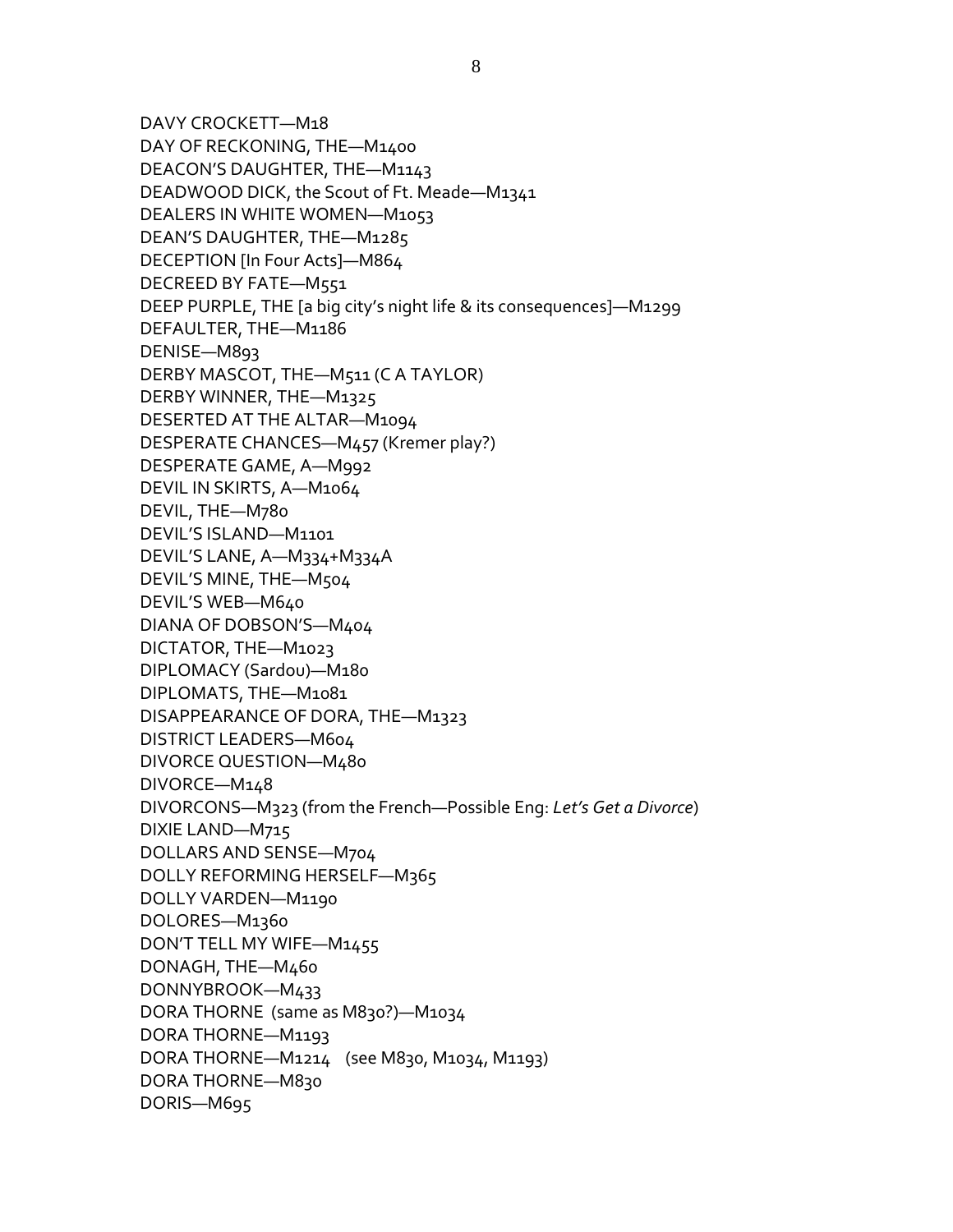DOROTHY VERNON OF HADDON HALL—M1194 DOUBLE CROSS, THE—M484 DOUBTFUL LEGACY, A—M1402 DR. BILL—M842 DR. JEKYLL AND MR. HYDE—M378 DR. JEYKLL AND MR. HYDE—M183 DRAGON'S CLAW, THE—M1421 DRINK—M235 DRIVEN FROM HOME—M1124 DRUSA WAYNE—M321 DU BARRY (same as M932?)—M1067 DU BARRY—M1236 [see M932, M1067] DU BARRY—M932 DUTCHMAN'S HONEYMOON, THE—M481

**E**AGLE'S NEST—M311 EAGLE'S NEST—M968 EASIEST WAY, THE—M483 EASTERNER, THE—M208 EASY MONEY [or The Squarest Fellow]—M1395 ECCENTRIC LORD COMBERDENE—M1363 EILEEN ALLANNA—M490 ELECTRIC DOLL, THE or HIS MODEL WIFE—M383 ELEVENTH HOUR, THE—M155 (Lincoln J. Carter has similar title—this is probably not his) ELFIE--101 ELIXIR OF LIFE, THE—M1075 ELOPEMENT, THE—M1206 EMMA THE ELF—M502 EMPIRE STATE EXPRESS, THE—M1290 ENCHANTED HAT, THE—M360 ENGINEER, THE—M970 ENGLISH ROSE, THE—M965 ENGLISHMAN'S HOME, AN—M871 ENSIGN, THE—M690 ENSIGN, THE—M603 ESCAPED FROM THE HAREM—M767 ESCAPED FROM THE LAW—M1146 ESCAPE—M1217 ESMERELDA—M226 ETERNAL STRUGGLE, THE—M1431 EXCAPED FROM THE HAREM—M767 EYE OF THE GOVERNMENT, THE—M1367, M1367a, M1367b, M1367c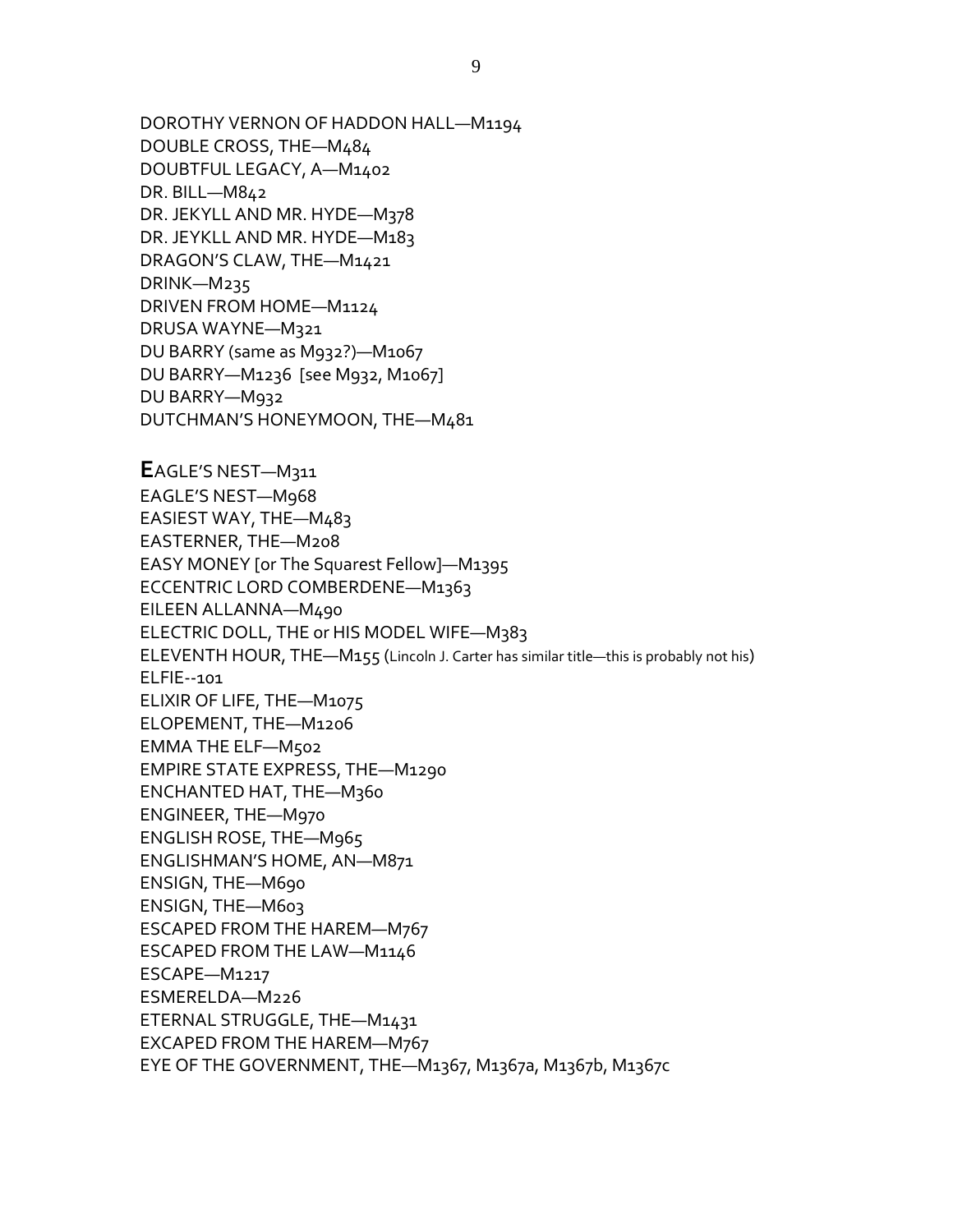**F**ABIO ROMANI—M641 FABIO ROMANI—M426 FACING THE MUSIC—M946 FACTORY GIRL, THE—M1375 FAIR CO-ED, THE—M345 FAIR REBEL, A—M633 FAIRIES WELL, THE—M723 FAIRY CIRCLE OF CON O'CARROLAN'S DREAM, THE—M25 FALLEN BY THE WAYSIDE (Davis?)—M1028 FALLING SHADOWS, THE—M1428 FALSE CERTIFICATE—M1044 FALSE FRIEND, A—M1392 FALSE FRIEND, A—M379 FALSE FRIENDS—M477 FAMILY PRIDE, THE—M1422 FARMER'S DAUGHTER, A—M478 FATAL CARD, A—M240 FATAL CARD, THE—M479 FATAL LEGACY, A—M407 FATAL SCAR, THE—M1297 FATAL SHADOW, A—M1225 FATAL SHADOW, A—M1396 FATAL WEDDING, THE (Kremer)—M1237 FATE OF THE TRANSGRESSOR, THE—M1397 FATE—M86 FATHER AND SON—M439 FATHER AND SON—M614 FATHER AND THE BOYS—M253 FATTY FELIX—M935 FAUST—M444 FEDORA (Sardou)—1331 FELLOW STUDENTS—M452 FEMALE DETECTIVE, THE (probably plural: The Female Detectives)—M1083 FIGHTING BOB, [or These People Tell the Story]—M1135 FIGHTING CHANCE, A—M409 + 409A, 409B FINAL PLAY—M23 FINAL SETTLEMENT, THE—M1434 FINNIGAN'S ALLEY—M422 FIRE BRAND—399 FIRE PATROL, THE—M432 FIREMAN'S SWEETHEART, THE—M90 FIRST FALSE STEP, THE [or The road to Ruin]—M1440 FLAG OF TRUTH, THE—M620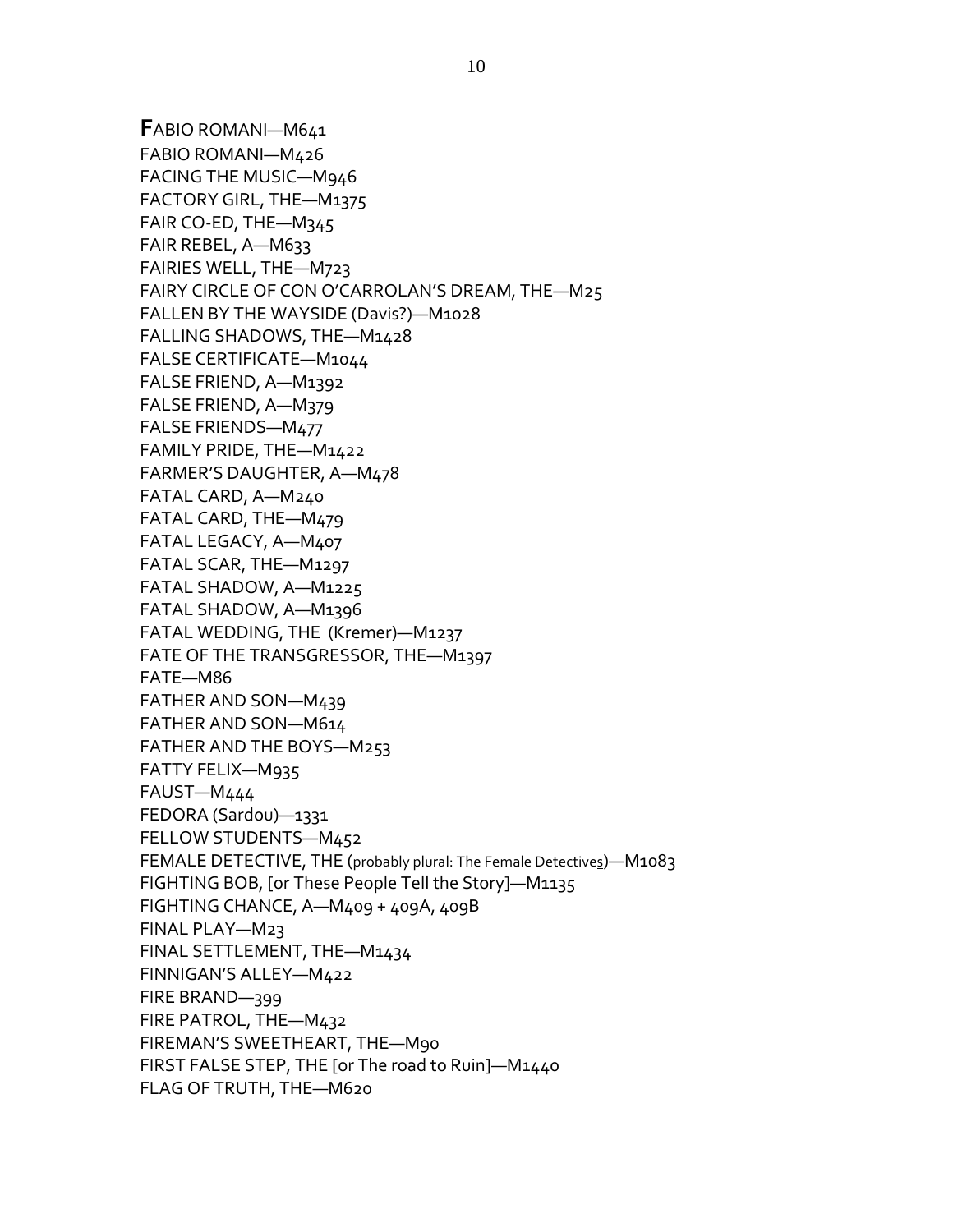FLASH OF LIGHTENING—M203 FLORINEL—M151 FLOWER OF THE RANCH, THE—M176 FLOWERS OF THE MOUNTAIN—M136 FLYING SCUD or DERBY DAYS—M889 FLYING SQUADRON—M625 FOGG'S FERRY—M87 FOOL OF FORTUNE, A—M1182, M1182a FOOL OF THE FAMILY, THE—M21 FOOL OF THE FORCE, THE—M1293 FOOLS IN SPOTS—M550 FOR A MILLION—M405 FOR ANOTHER'S SIN—M3 FOR FAIR VIRGINIA—M996 FOR HER BROTHER'S SAKE—M845, M845a, M845b FOR HER CHILDRENS SAKE (Kremer)—M869 FOR HER HUSBAND'S SAKE—M442 FOR HER SAKE—M606 FOR HOME AND HONOR—M322 FOR LIBERTY OF LIFE, or BROUGHT TO JUSTICE—M752 FOR LOVE AND HONOR—M254 FOR MOTHER'S SAKE—M644 FOR REVENUE ONLY (a third party movement)—M1005 FORBIDDEN FRUIT—M186 FORGET-ME-NOT—M22 FORGIVENESS—M1279 FORGIVEN—M310 FORTUNE HUNTER, THE—M1338 FORTUNE'S FOOLS—M745 FORTY-FIVE MINUTES FROM BROADWAY (G. M. Cohan)—M1176 FOURTH WALTZ—M454 FRAMEUP, THE—M450 FRANCESCA DA RIMINI—M447 FRENCH MARRIAGE, A—M588 FRENZIED FINANCE, a sensational comedy drama—M868, M868a FRIEND OF THE FAMILY, A—M1108 FRIENDS, or HEARTS ASTRAY—M463 FROM DARKNESS TO LIGHT—M453 FROM RAGS TO RICHES (probably Ch. A. Taylor)—M755 FROM SIRE TO SON, [or The Hour and the Man]—M470 FRONTIER ROMANCE, A—M1406 FUN IN A BOARDING SCHOOL—M112 FUN ON THE BRISTOL—M202 FURNISHED ROOMS—M104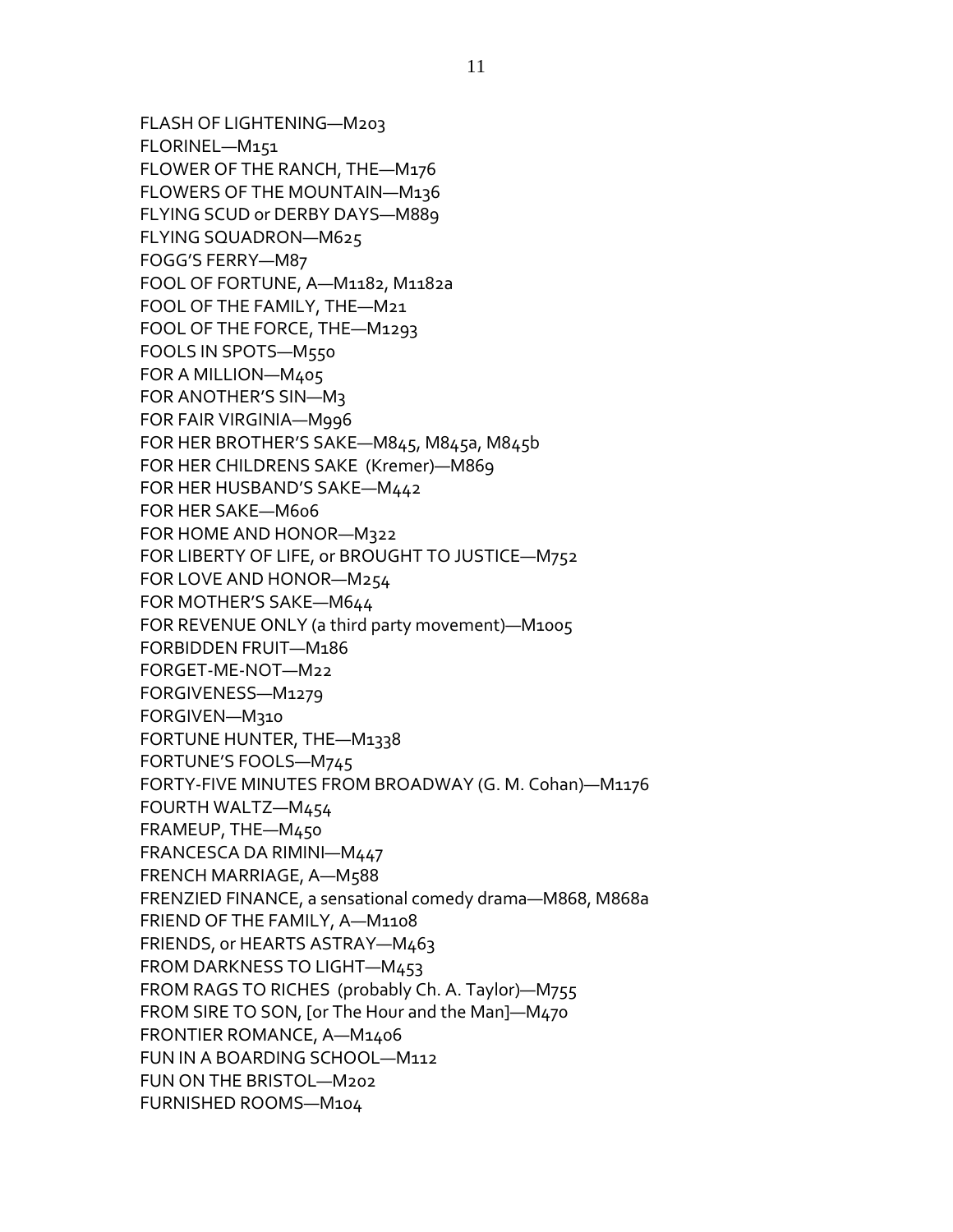**G**ALLEY SLAVE—M27 GAMBLER'S DAUGHTER, THE—M931 GAMBLERS, THE—M1351 GAME OF LIFE, THE—M809 GAME OF LIFE, THE—M973 GAME, THE—M1202 GATES OF FOLLY—M1316 GATES OF HEAVEN, THE—M797, M797a, M797b, & M797c GAY PARISIENS, THE—M1006 GENEVA CROSS, THE—M28 GENIUS AND THE GENTLEMAN, THE—M303 GENIUS AND THE GENTLEMAN, THE—M320 GENIUS, THE (William C. and Cecil B. DeMille)—M1148 GENTLEMAN BURGLAR, A—M615 GENTLEMAN OF LIESURE, A—M122 GILDED FOOL, A—M367 GIRL AND THE GAMBLER, THE—M1275 GIRL FROM ALASKA, THE (Ch. A. Taylor)—M1364 GIRL FROM BROADWAY, THE—M123 GIRL FROM HOME, THE—M81 GIRL FROM KANSAS, THE—M1121 GIRL FROM OUT YONDER, THE—M111 GIRL FROM RECTOR'S, THE—M563 GIRL FROM UP THERE, THE—M873 GIRL I LEFT BEHIND ME, THE—M449 GIRL I LOVE—M167 GIRL OF EAGLE RANCH—M1390 GIRL OF THE GOLDEN WEST, THE—M207 GIRL OF THE PLAINS—M1153 GIRL OF THE SLUMS, THE—M338 GIRL QUESTION, THE—M1374 GIRL, THE—M1433 GIRL'S WAY, A—M1087 GIRLS DECIDE, THE—M1128 GIRLS—M762 GLADIATOR, THE—M645 GLORIANA—M408 GOING HOME—M1378 GOLD DIGGERS, THE—M332 + M332a, M332b, M332c ("original" of M327?) GOLD DIGGERS—M327 GOLD FIELDS OF NEVADA, THE—M1147 GOLD KING, THE—M206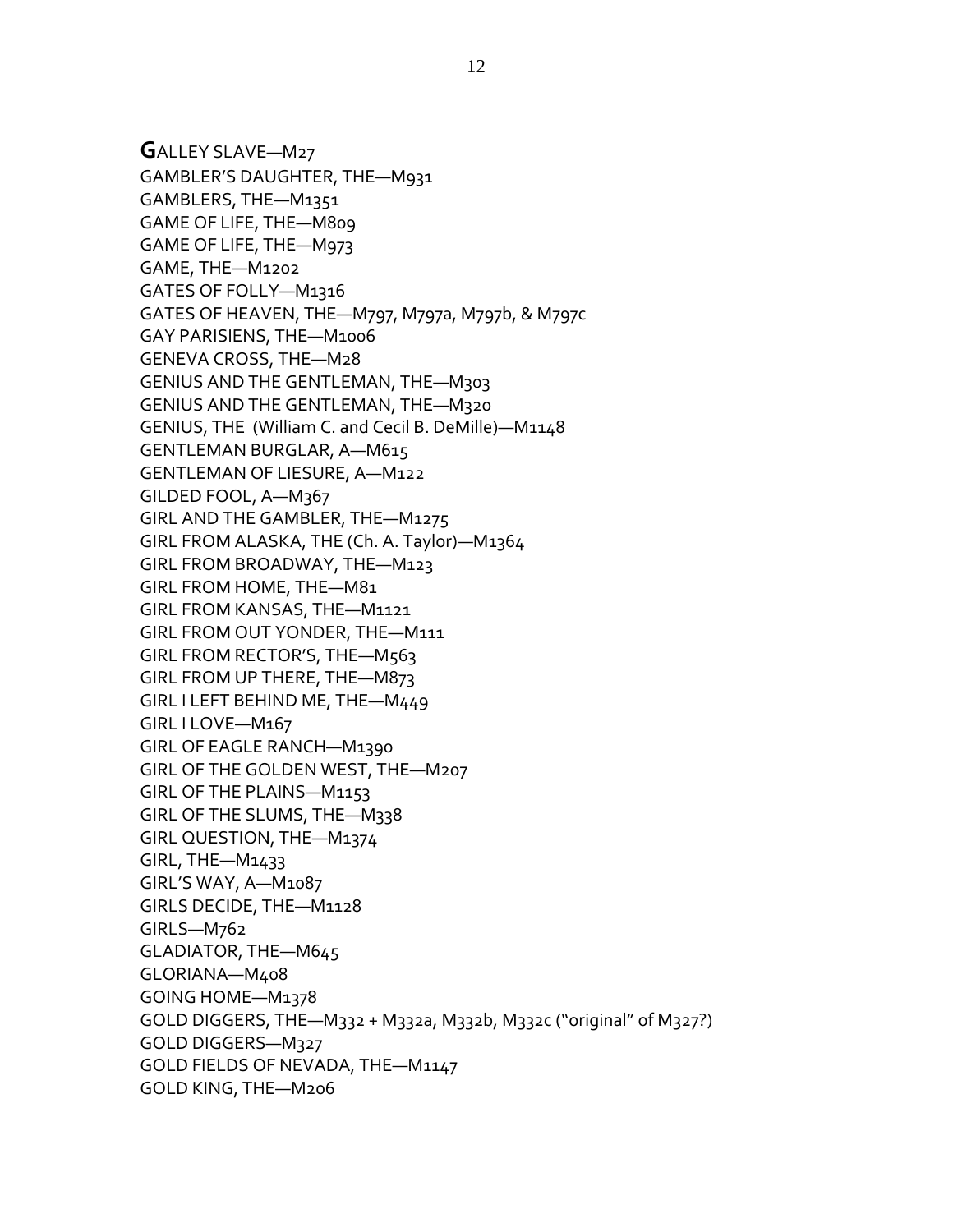GOLD MINE, A—M628 GOLD WOLF, THE—M1008 GOLDEN CLIFF—M330 GOLDEN GIANT MINE, THE—M312 GOLDEN RULE, THE—M1309 GOVERNESS, THE—M353 GOVERNOR OF KENTUCKY, THE—M1017 GOVERNOR, THE—M97 GOVERNOR'S PARDON, THE—M85 GOVERNOR'S WIFE, THE—M126 GRAND ARMY MAN, or THE SOLDIER'S SON—M706 GRAUSTARK—M1166 GREAT AWAKENING, THE—M110 GREAT AWAKENING, THE—M89 GREAT DIAMOND ROBBERY, THE—M291 GREAT DIVIDE, THE—M283 GREAT EXPECTATIONS—M88 GREAT JOHN GANTON, THE—1265 GREAT TEMPTATION, A—M350 GILDED AGE, THE [or There's Money in It]—M31 GUILTY WITHOUT CRIME—M926 GYP, THE MOUNTAIN GIRL—M195 GYPSY OUTCAST, THE—M1041 GYPSY'S WARNING, THE—M1127

**H**ALF BREED, THE—M302 (same as M296, THE HALFBREED?) HALFBREED, THE—M296 HALVES—M1158 HAMPTON ROADS—M925 HAND OF MAN, THE—M1076 HAND-OF-FATE, THE—M505 HANDS ACROSS THE SEA—M1096 HAPPY LIFE, THE—M1159 HARBOR LIGHTS—M308 HAWTHORNE OF THE U.S.A.—M1212 HAZEL KIRKE—M32 HAZEL KIRKE—M232 HE COMES UP SMILING—M62 HEART AND SWORD—M902 HEART OF A HERO, THE—M1126 HEART OF A HERO, THE—M309 HEART OF GOLD or BEWARE OF MEN—M981 HEART OF MARYLAND, THE—M1117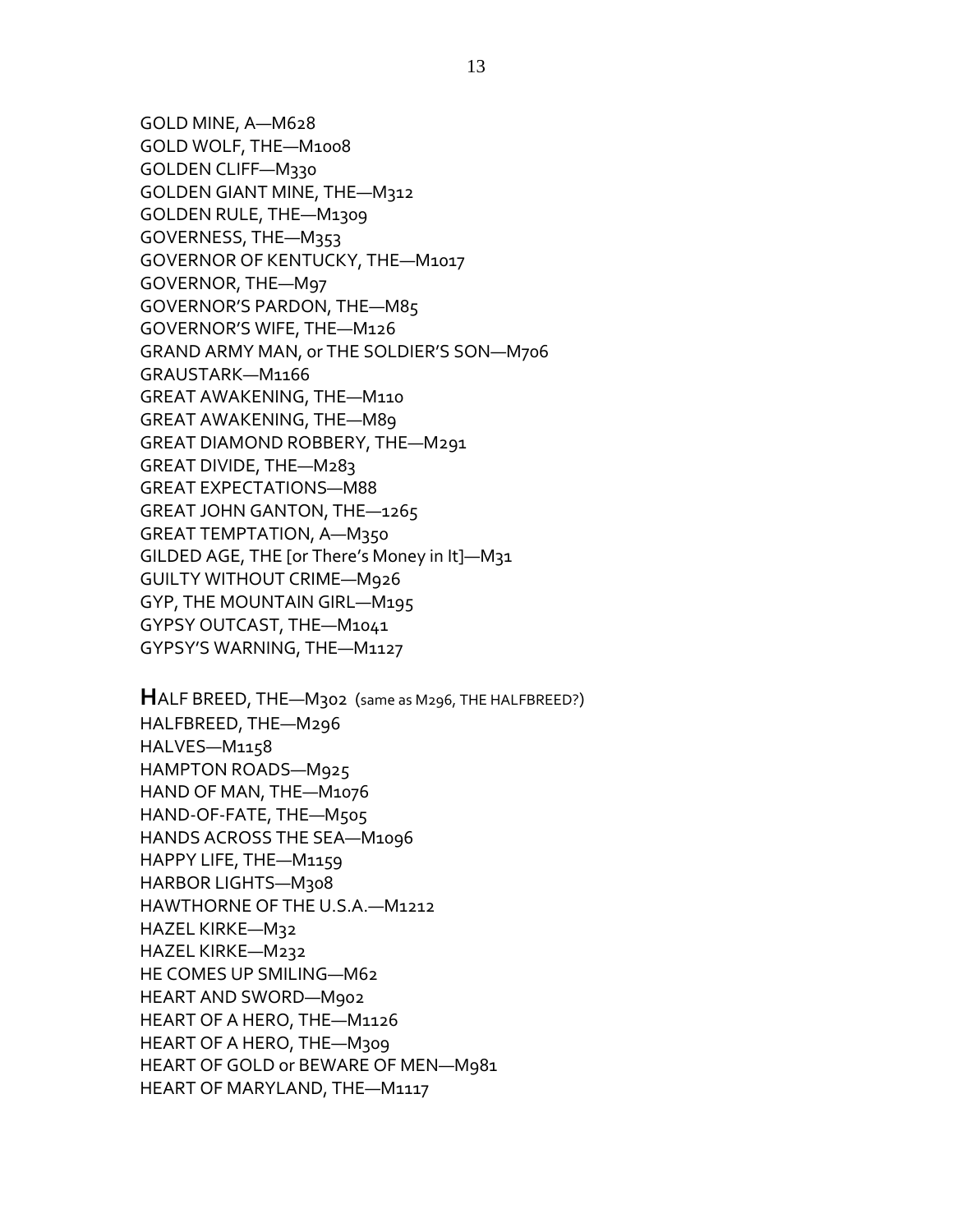HEART OF MEXICO, THE—M1253 HEART OF MIDLOTHIAN—M247 HEART OF TENNESSEE—M1409 HEART OF THE HILLS—M1420 HEARTS OF OAK—M124 HEARTS OF THE BLUE RIDGE—M190 HEIR TO THE HOORAH, THE (Paul Armstrong)—M1175, M1175a HELD BY THE ENEMY—M219 HELD IN TRUST—M1407 HELLO BILL—M682 HENRIETTA, THE—M215 HENRY OF NAVARRE—M815 HER BITTEREST FOE—M514 HER BOYS—M36 HER COWBOY VISITOR—M564 HER FATHER'S SON—M1173 HER GREAT MATCH—M15 HER GREAT TEMPTATION—M1451 HER HUSBAND—M764 HER LEGAL PRISONER—M1443 HER LORD AND MASTER (A comedy drama of NY life)—M738 HER LORD AND MASTER—M972 HER MARRIAGE VOW (Davis)—M1055 HER PURCHASE PRICE—M1411 HER ROAD TO RUIN—M578 HER SECOND HUSBAND—M1377 HER SISTER—M1343 HERMINE, [or Cross of Gold]—M471 HIDDEN CRIME—M638 HIDDEN HAND, THE—M299 HIS ABSENT BOY—M1012 HIS EXCELLENCY THE GOVERNOR—M831 HIS HEART'S DESIRE—M1294 HIS LAST DOLLAR—M1072 HOME FOLKS—M736 HOME RUN, A—M349 HOME RUN, A—M362 ("ORIGINAL", same as M349) HOME SECRETARY, THE—M1314 HOMESPUN HEART, A—M820 HONEST HEARTS—M1399 HONOR OF A COWBOY, THE—M305 HOODMAN BLIND—M335 HOODMAN BLIND—M583 HOOP OF GOLD—M159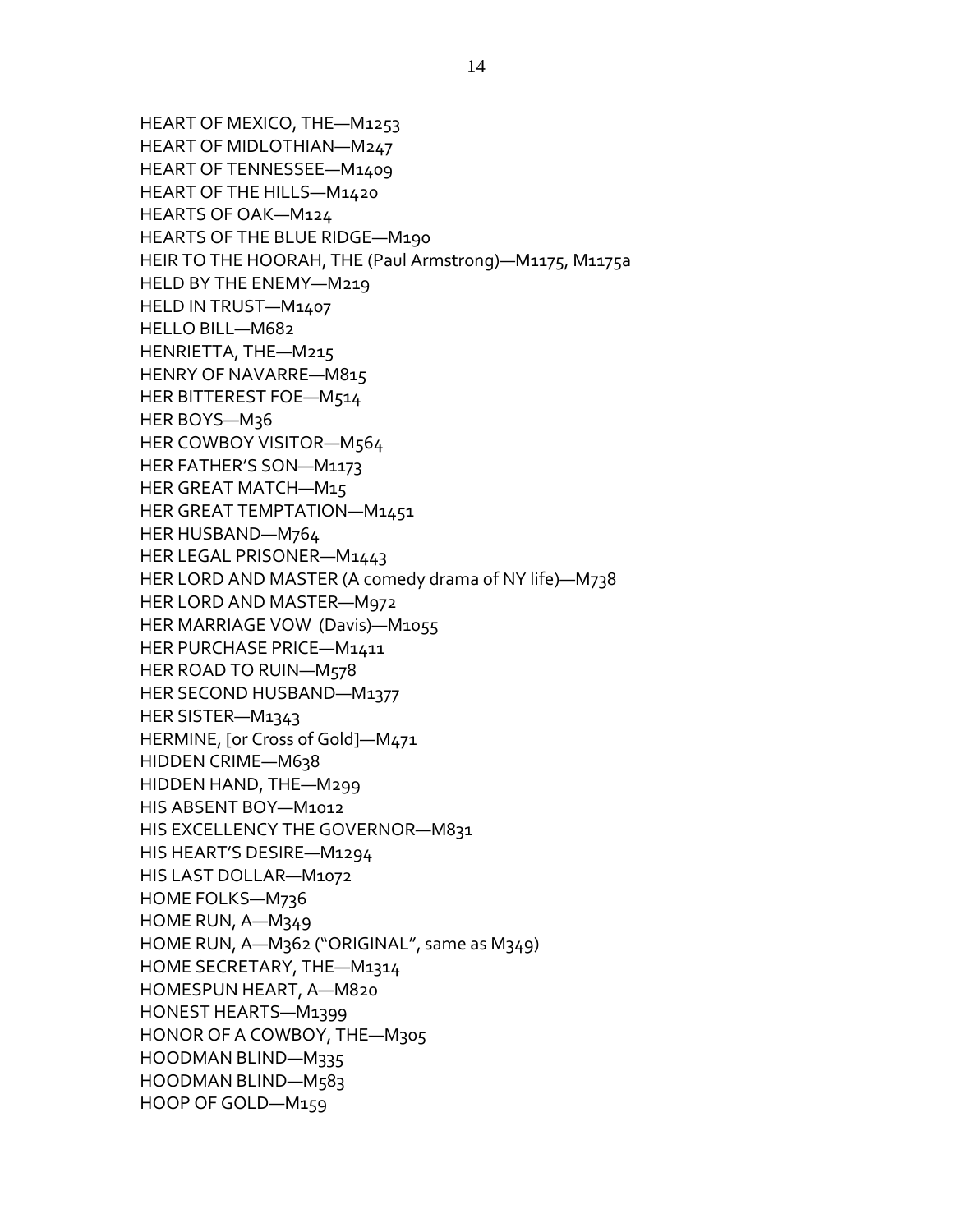HOOSIER HEROINE ON THE BLUE JUNIATI, A—M857 HOUNDED BY THE LAW—M907 HOUSE OF GLASS—M1398 HOW BAXTER BUTTED IN—M727 HOWLING DERVISH, A—M611 HUMAN HEARTS (Hal Reid?)—M1161 HUMAN HEARTS—M656 HUMAN NATURE—M1416 HUMAN SLAVE—M1050 HUMANITY—M827 HUMBUG—M685 HUSH MONEY—M37 **I.**O.U.—M423 IDLER, THE—M440 IDOLS—M375 IF DREAMS CAME TRUE—M1453 IKEY AND ABIE—M472 IMP—M975 IMPOSTER, THE—M593, M593a, M593b, M593c IN A WOMAN'S POWER—M594 IN BOHEMIA,or Hanky Panky—M521 IN HIS POWER—M531 IN HONOR BOUND—M225 & M225a IN LOUSIANA—M1348 IN MISSOURI—M389 IN OLD ALGERIA—M130 IN OLD KENTUCKY—M406 IN OLD NO'TH CA'LINA [or The Face in the Star in the Land of the Sky]—M1326 IN OLD VIRGINIA—M900 IN PERIL—M711 IN SUNNY TENNESSEE—M230 IN THE BISHOP'S CARRIAGE—M751 IN THE GLOAMING—M536 IN THE HANDS OF THE ENEMY—M989 IN THE LAND OF THE CAJUNS—M610 IN THE PALACE OF THE KING—M1045 IN THE ROGUE GALLERY—M619 IN THE SHADOW OF THE GALLOWS—M1052 INCOG—M609 INDIAN, THE—M896 INDIAN'S REVENGE, AN—M1389 INNOCENCE OF YOUTH, [or The White Slavers of a Great City]—M485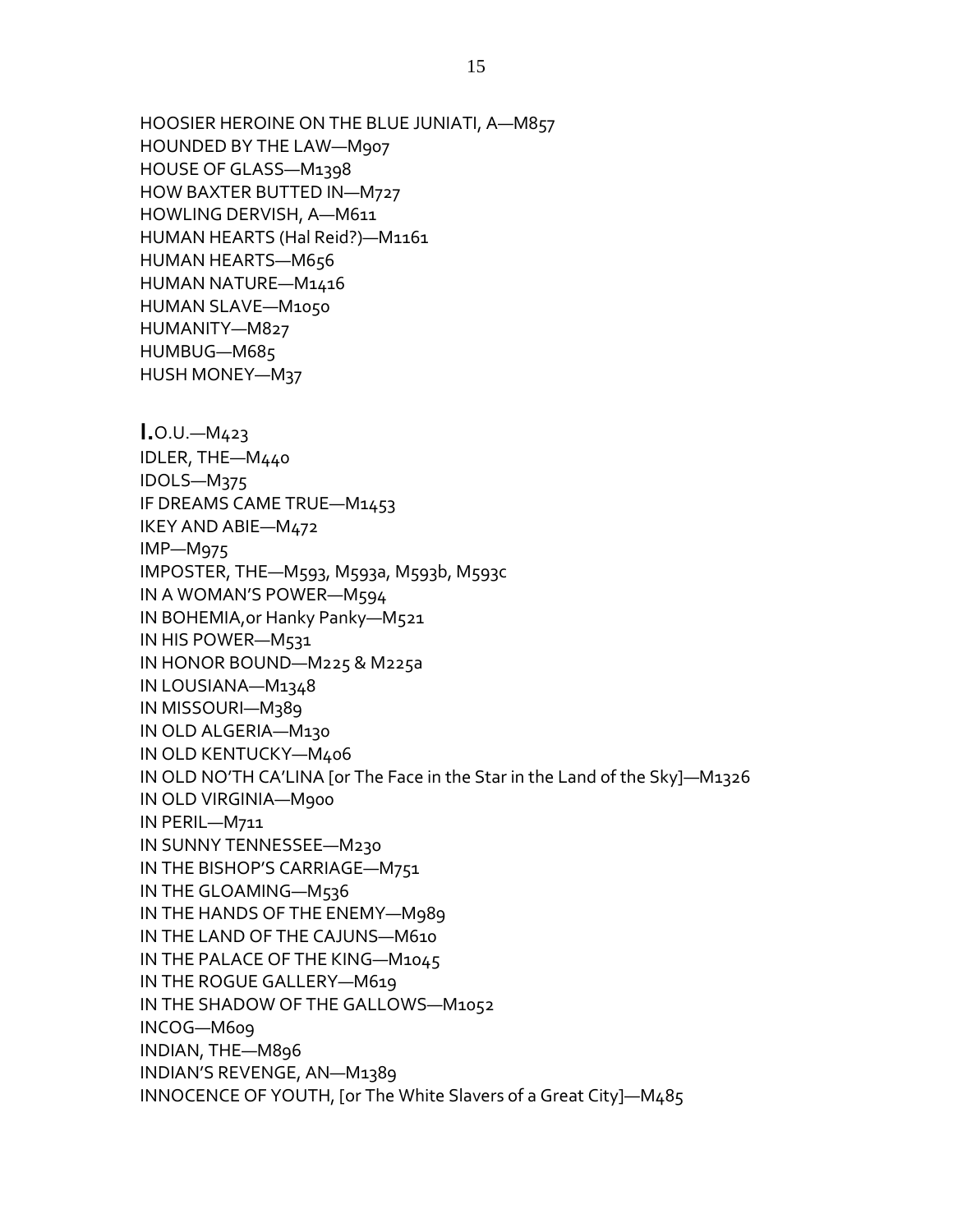INNOCENT AS A LAMB—M401 INNOCENT SINNER, AN—M850 INSIDE THE LINES—M446 INSIDE TRACK, THE—M343 INSTINCT—M1255 INVADER, THE—M318 IRISH CORPOREAL [sic], THE—M1078 IRISH EXILES, THE or THE SHADOW OF A CRIME—M803 IRISH ROSE, AN—M1333 ISHMAEL—M1196 IVY LEAF, AN—M147

**J**ANE EYRE—M316 JANE EYRE—M427 (version diff from M316) JANE—M361 JANICE MEREDITH—M721 & M721-a JAQUETTE—M91 JESSE JAMES, A [4-act sensational drama]—M792 JESSE JAMES—M271 JESTER AND KING—M823 JILT, THE—M466 JIM MANNING'S DEBT—M443 JIM THE WESTERNER—M623 JIM'S SWEETHEART—M317 JOLLY AMERICAN TRAMP, A—M1084 JOLLY OLD CHUMS, THE—M372 JOSHUA SIMPKINS—M1327 JOSHUA WHITCOMB—M35 JUCKLINS, THE—M214 JUST BEFORE DAWN (a sensational melodrama)—M1077 JUST OUT OF COLLEGE—M1100, M1100a JUST PLAIN FOLKS—M191

**K**ENTUCKY—M313 KERRY COW, THE—M533 KICK IN—M34 KIDNAPPED—M396 KILLARNEY—M1097 KINDLING—M437 KING AND QUEEN OF GAMBLERS, THE (Davis)—M801 KING DODO—M772 KING OF THE CATTLE RING—M684 KING OF THE OPIUM RING, THE—M825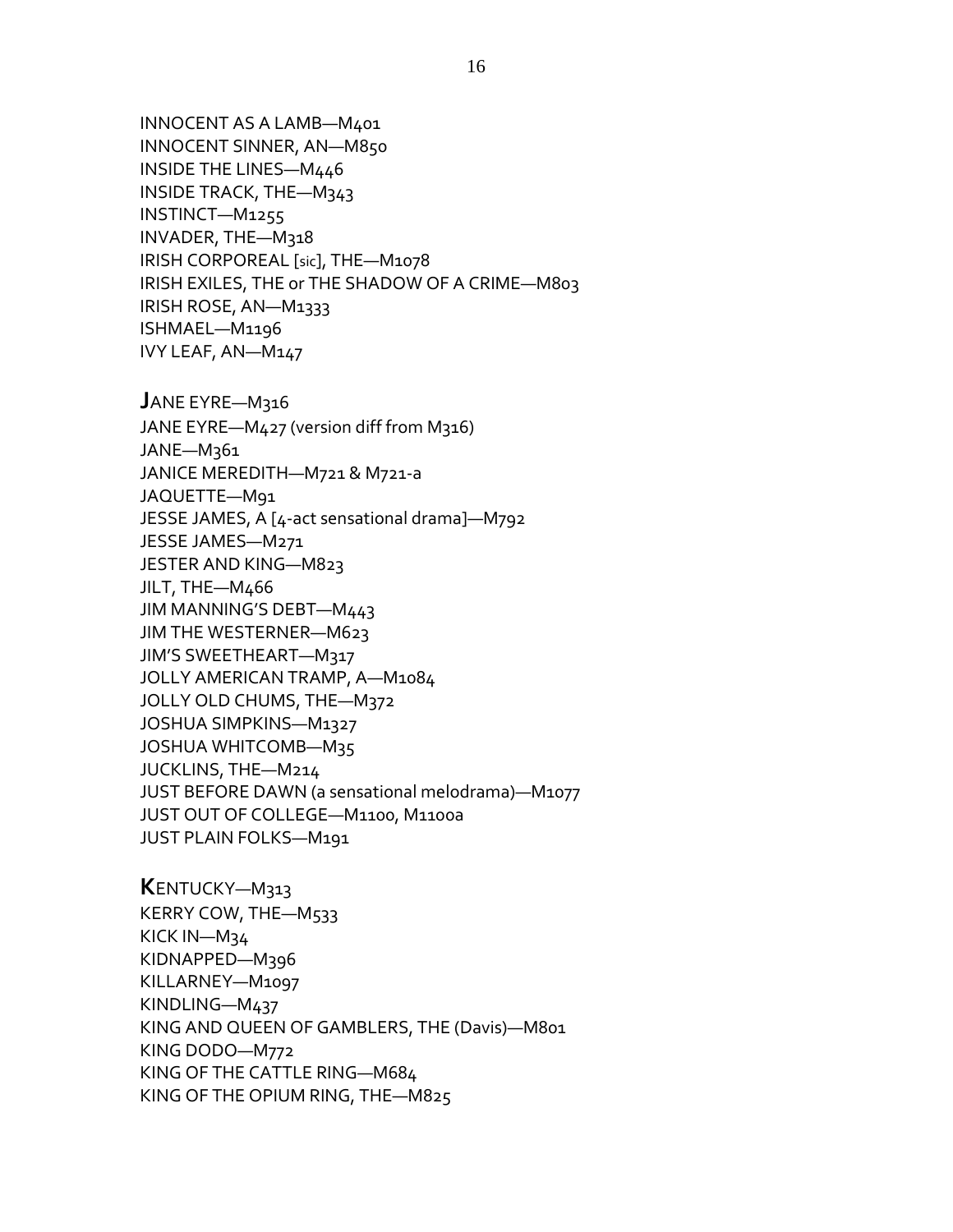KING OF THE ROGUES, THE—M880 KING'S HIGHWAY, THE—M1140 KIT THE ARKANSAS TRAVELER—M1037 KIT THE ARKANSAS TRAVELER—M567 KLEPTOMANIA—M392 KLU KLUX KLAN, [or The Avengers: a realistic picture of the Reconstruction days]—M1122 KNIGHT IN THE UNDERWORLD, A--M1419 KNOBS O'TENNESSEE—M819 KNOTTY AFFAIR, A—M760 KREUTZER SONATA, THE—M1195

**L**'AIGLON (adapted from French—Rostand)—M716 LA BELLE MARIE—M357 LA BELLE RUSSE—M174 LA TOSCA—M664 LADY BOUNTIFUL—M156 LADY CLAIRE—M1115 LADY FROM ALASKA, A—M1258 LADY LANCASTER, or A Fallen Meteor—M662 LADY LIL—M733 LADY OF OSTEND, THE—M824 LADY WINDEMERE'S FAN—M654 LAND OF COTTON—M652 LAND OF THE LIVING, THE—M789 LAND OF THE MIDNIGHT SUN—M513 LARKS—M117 LAST SHOT, THE—M1311 LAST STROKE—M985 LAWS OF GOD AND MAN, THE—M24 LAWS OF GOD AND MAN, THE—M131 LEAH KLESCHNA—M1051 LED ASTRAY (Boucicault, adapted fr. French of Feuillet)—M1464 LEGACY OF FATE, A—M807 LEGAL WRECK, A—M977 LEGAL WRONG, A—M306 LENA RIVERS—M403 LENA RIVERS—M731 LEND MY YOUR WIFE—M686 LIBERTY HALL—M858 LIEUTENANT AND THE COWBOY, THE—M1362 LIFE FOR LIFE—M877 LIFE GUARD—M986 LIFE IN GREATER NEW YORK—M543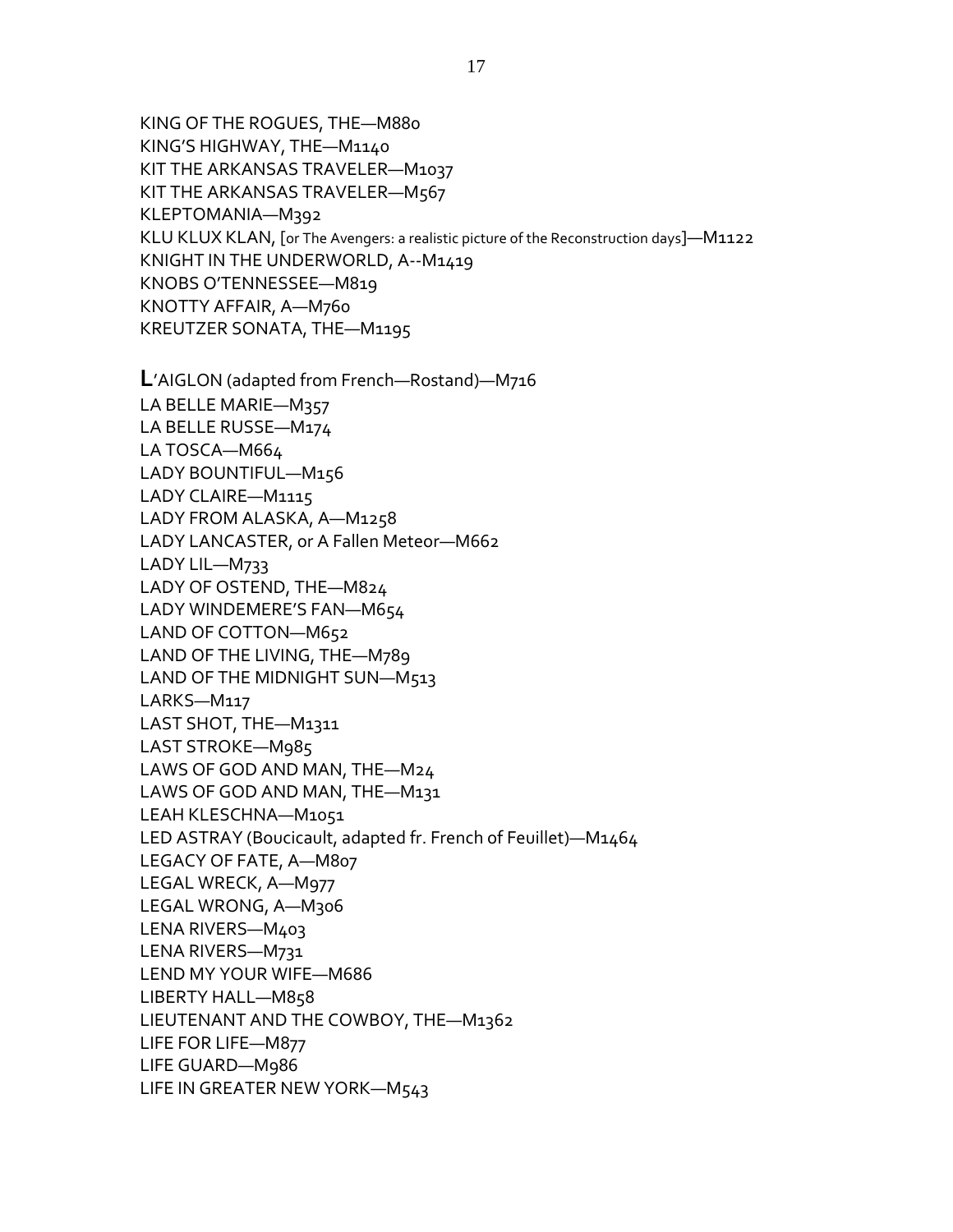LIFE IN NEW YORK—M218 LIFE THAT KILLS, THE—M1298 LIFE'S SHOP WINDOW—M1415 LIGHT IN THE WINDOW—M429 LIGHT ON THE POINT, THE—M398 + 398A, 398B & 398C LIGHT THAT FAILED, THE—M249 LIGHTHOUSE BY THE SEA, THE (Davis)—M1312 LIGHTS O'LONDON—M194 (\*The following number, M193, appears to have been skipped) LIGHTS OF GOTHAM—M597 LIKE A THIEF IN THE NIGHT—M1133 LION AND THE MOUSE, THE (Ch. Klein)—M1104 LION'S HEART, A—M417 LITTLE ALABAMA [or The Girl Slave]—M1070 LITTLE BOSS, THE—M940 LITTLE BROTHER OF THE RICH, A—M1361 LITTLE BUSYBODY, A—M421 LITTLE CHURCH AROUND THE CORNER, A—M301 LITTLE DUCHESS—M118 LITTLE FERRIT—M108 LITTLE GRAY LADY, THE—M1118 LITTLE GYPSY, A—M1184 LITTLE LORD FAUNTLEROY—M234 LITTLE MARCHIONESS, THE—M826, M826a, M826b LITTLE MINISTER, THE-M636 LITTLE MISS MYSTERY—M431 LITTLE MISS THOMPSON, a sensational drama in 4 acts—M822 LITTLE MOTHER'S DEVOTION, a Drama of NY Life in Four Acts—M596 LITTLE PEGGY O'MOORE—M1445 LITTLE PRINCESS, THE—M930 LITTLE PUCK—M495 LITTLE RED HOOD—M997 LITTLE SINNER, THE—M549 LITTLE SNOW WHITE—M506 LITTLE SUNBEAM—M182 LITTLE TRIXIE—M 351 LITTLE WIFE, THE—M552 LITTLE WILDCAT—M325 LIVELY GIRL, A—M1056 LONE PINE—M217 LONE STAR OF TEXAS, [or The Squaw's Revenge]—M526 LORD AND LADY ALGY—M867 LORD CHUMLEY—M220 LORLE—M107 LOST IN NEW YORK—M210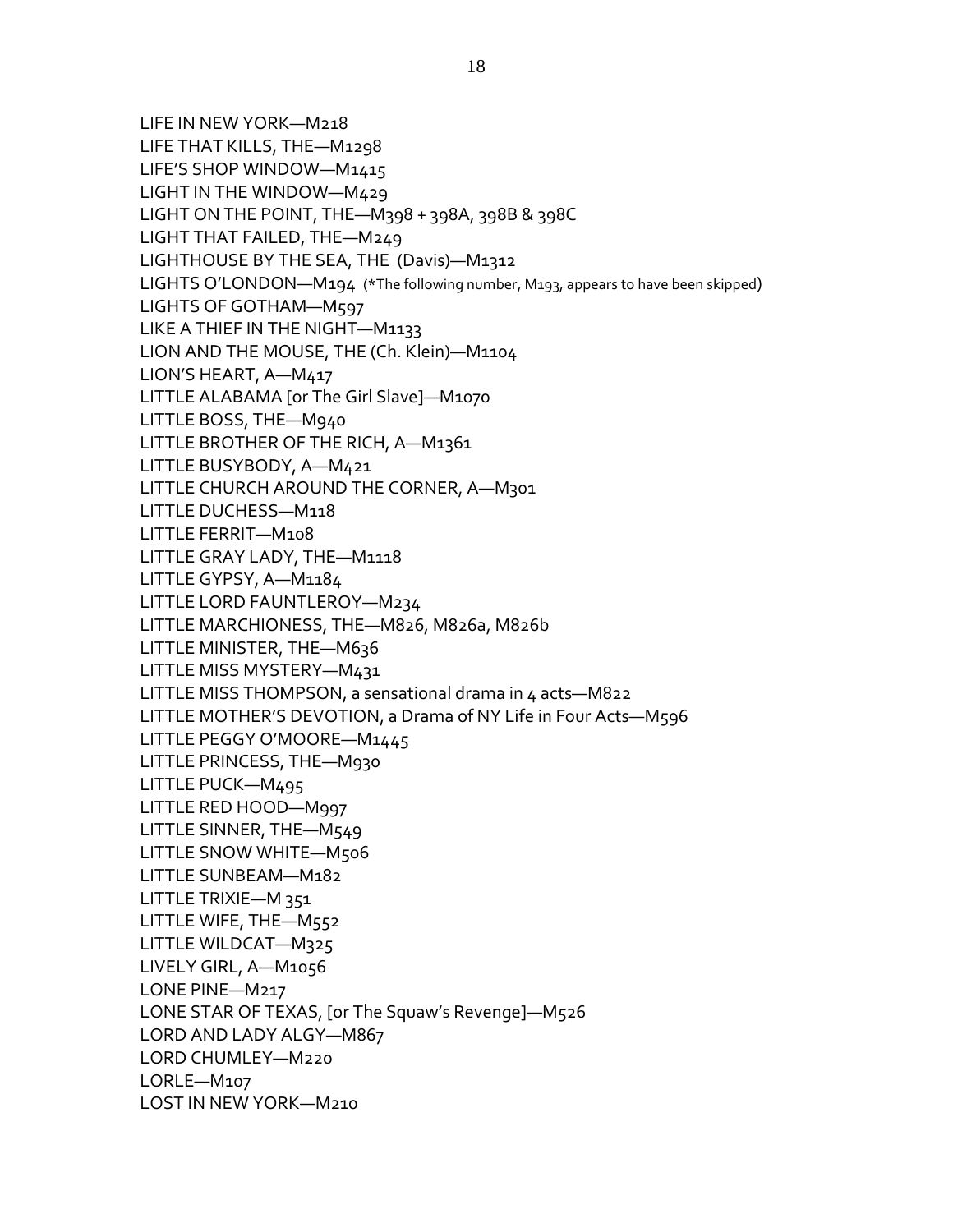LOST IN SIBERIA—M895 LOST IN THE DESERT (Davis)—M1020 LOST PARADISE, THE—M411 LOST RIVER—M681 LOTTERY MAN, THE—M1268 LOTTERY OF LOVE, THE—M590 LOUSIANIAN, THE—M1086 LOVABLE VAGABOUND, A—M33 LOVE AND LAW—M947 LOVE AND MONEY—M612 LOVE AND POLITICS—M29 LOVE FINDS A WAY—M1167 LOVE ON CRUTCHES (fr. German Stobizer)—M697 LOVE ROUTE, THE—M829 LOVER'S LANE—M753 LOVING WIFE, A—M592 LUCKY RANCH—M198 LURED FROM HOME—M501 LYNWOOD—M92 LYONS MAIL, THE—M813, M813a,M813b

**M**'LISS—M38 MABEL HEATH—M138 MADAME BUTTERFLY—M756 MADAME SANS GENE [MADAME DEVIL MAY CARE—Sardou & Moreau]—M694 MADCAP VICKY—M1170 MAGDA—M855 MAGIC WISH BONE, THE—M566 MAGISTRATE, THE—M510 MAGNOLIA—M802 MAID AND MAN [or Millionaire and Servant Girl]—M1384 MAID OF ARAN, THE—M160 MAISTER OF WOODBARROW, THE—M642 MAJOR O'CALLAGHAN OF THE IRISH BRIGADE—M979 MALONEY'S LUCK—M942 MALONEY'S WEDDING—M1113, M1113a MAN AND WIFE—M51 MAN AND WIFE—M1239 MAN FROM HOME, THE—M714 MAN FROM IRELAND, THE—M475 MAN FROM NEVADA, THE—M1059 MAN FROM SWEDEN, THE—M1119 MAN FROM TEXAS, THE—M1337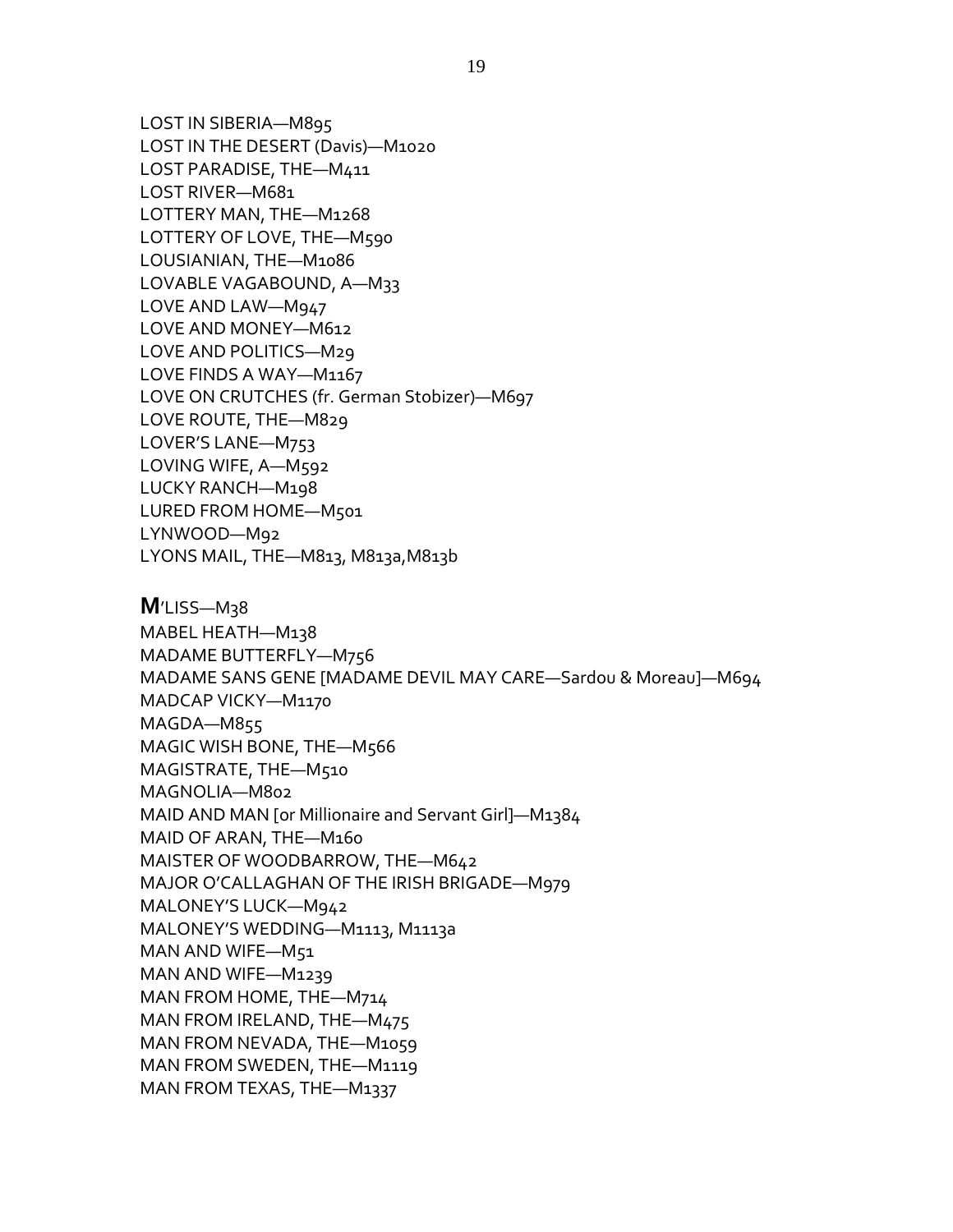MAN FROM THE UNDERWORLD, THE—M515 MAN O'WARS MAN, THE—M961 MAN OF ACTION—M1376 MAN OF HER CHOICE, THE—M1185 MAN OF THE HOUR, THE—M696 MAN ON THE BOX, THE—M741 MAN ON THE BOX, THE—M817 MAN OUTSIDE, THE—M1183 MAN WHO DARED, THE—M1380 MAN WHO WINS—M374 MAN, THE WOMAN, AND THE BRUTE, THE—M1457 MAN'S ENEMY—M1015 MANOEUVERS OF JANE, THE—M898 MARCHING THROUGH GEORGIA—M11 MARJORY DAW—M50 MARKED FOR LIFE—M888 MARKED WOMAN, A (Davis)—M1210 MARRIAGE CERTIFICATE, A—M1144 MARRIAGE IN THE DARK, A—M1410 MARRIAGE OF KITTY, THE—M1001 MARRIAGE OF WILLIAM ASHE, THE—M1262 MARTYR, THE—M146 MARY WARNER—M157 MASK OF LIFE, THE—M1447 MASKED BALL, THE—M373 MASKS AND FACES [or Under a Cloud]—M1408 MASTER AND MAN—M424 MASTER AND SLAVE—M984 MAUD MULLER—M139 MAY BLOSSOM—M137 McFADDEN'S ROW OF FLATS—M572 MELTING POT, THE—M1207 MEN AND WOMAN—M555 MEN OF JIMTOWN, THE—M1332 MERELY MARY ANN—M958 MESSAGE FROM MARS, A—M854 MESSENGER FROM JARVIS STATION, THE—M98 MEXICO—M47 MICHAEL STROGOTT—M231 MIDDLEMAN, THE—M415 MIDNIGHT BELL, A—M529 MIDNIGHT CALL, THE—M272 MIDNIGHT EXPRESS, THE [or She Could not Marry]—M1061 MIDNIGHT IN CHINATOWN—M905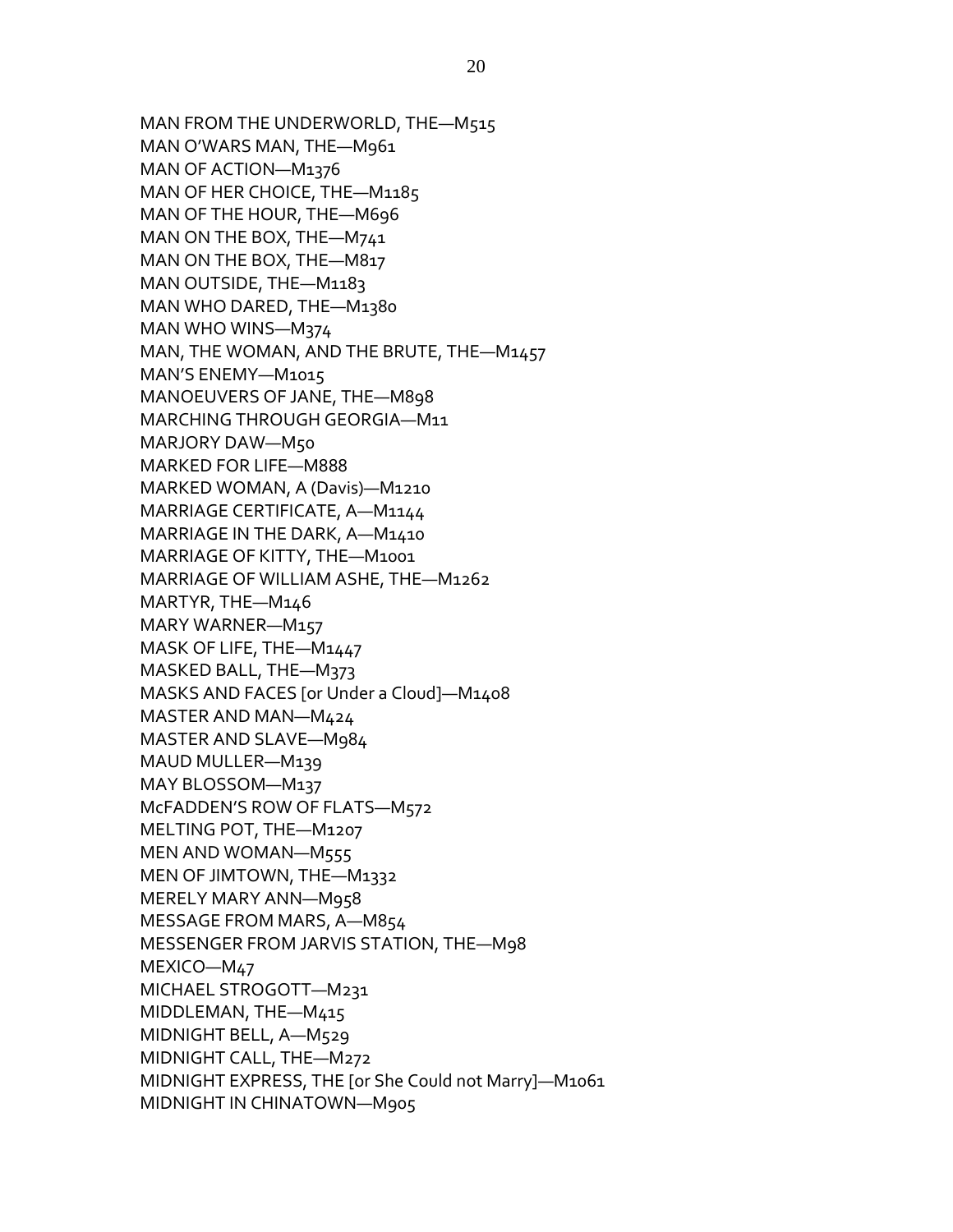MIDNIGHT MARRIAGE, A—M1267 MIDNIGHT WEDDING, THE—M839 MIGHTY DOLLAR, THE—M585 MIGNON—M40, M41 MILDRED, THE CHILD OF ADOPTION—M1448 MILE A MINUTE, A—M950 MILLIONAIRE, THE—M796 MINISTER'S CHILD, A—812 MINISTER'S DAUGHTER, THE—M354 MINNIE, or THE ANGEL OF THE HOUSEHOLD—M252 MINT OF MONEY, A—M329 MISINSTER'S SON, THE—M938 MISS DIXIE—M1085 MISS HARUM SCARUM—M1065 MISS HOBBS—M701 MISS HURSEY FROM JERSEY—M800 MISS MOULTON—M42 MISS PETTICOATS—M535 MISSOURI GIRL, THE—M622 MISSOURIANS, THE—M859 MISTRESS NELL, A MERRY PLAY—M730 MISTRESS NELL—M1271 MIXED PICKLES—M113 MIXED PICKLES—M187 MODERN PYTHIAS, A [or The Seal of Silence]—M1458 MOLLIE BAWN—M65 MOLLY BAWN—M1264 MONAHAN LEGACY, THE—M1454 MONBARA—M1174 MONBARS—M413 MONEY MAD (aka NOBLE ROGUE)—M285 MONTE CRISTO—M1227 MONTE CRISTO—M84 MOONSHINER'S DAUGHTER—M1049 MOONSHINERS—M274 MORE THAN A QUEEN—M1141 MOTHER AND SON—M164 MOTHER—M1200 MOTHS—M114 MOUNTAIN DAISY, A—M1110 MOUNTAIN PINK, THE—M46 MOUTH OF THE CANNON—M916 MR. BARNES OF NEW YORK—M237 MR. BUTTE OF MONTANA—M1330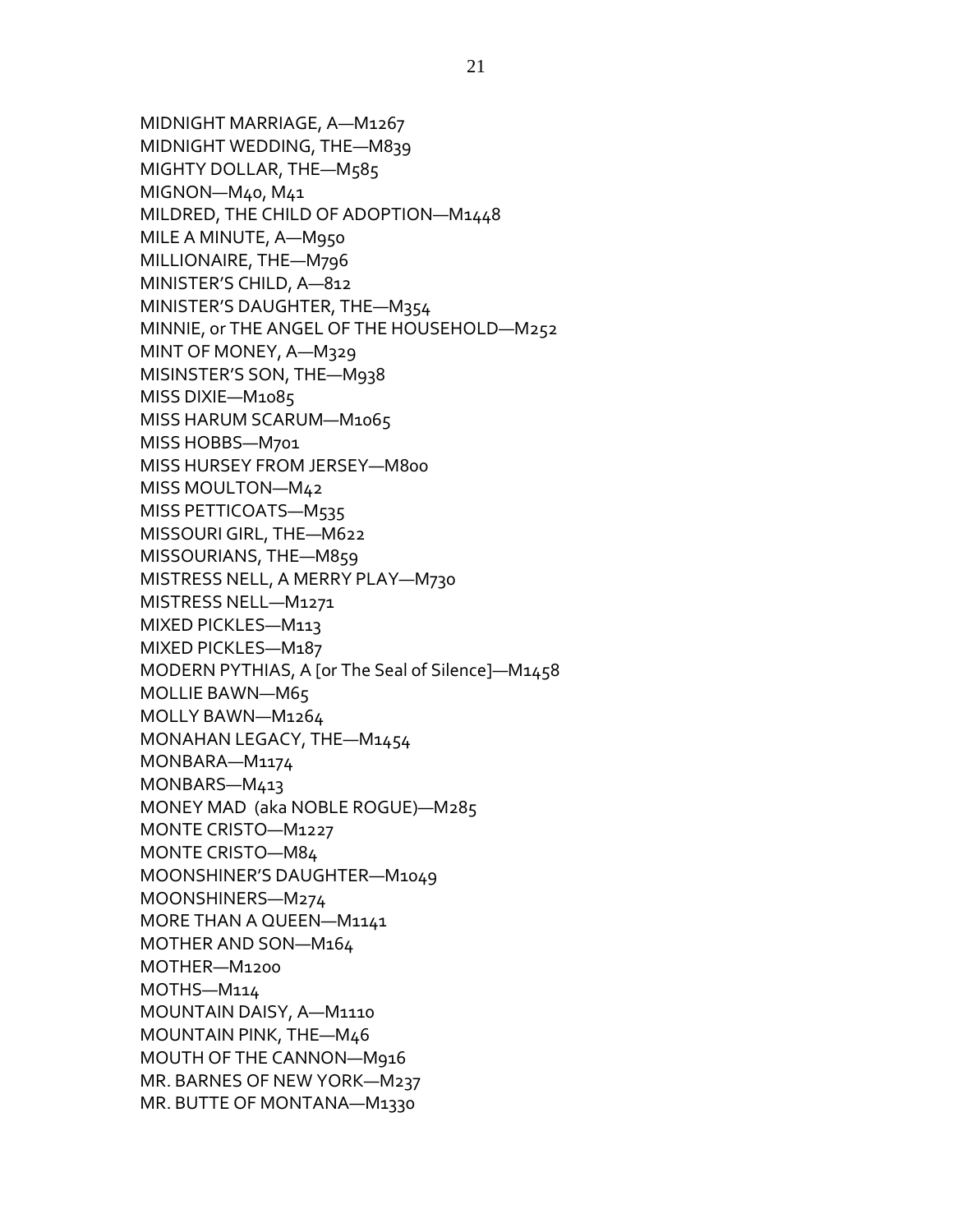MR. POTTER OF TEXAS—M260 MRS. DANE'S DEFENSE—M154 MRS. PARTINGTONS—M265 MRS. TEMPLE'S TELEGRAM—M1068 MRS. WIGGS OF THE CABBAGE PATCH—M1004 MUGGS LANDING—M216 MULDOON'S PICNIC—M102 MULDOON'S PICNIC—M1444 MUMMY AND THE HUMMINGBIRD—M886 MUSETTE—M229 MY DIXIE GIRL—M766 MY FRIEND FROM INDIA—M540 MY FRIEND THE PRINCE—M860 MY GERALDINE—M44 MY JACK—M281 MY LADY NELL, [a Drama of Western Life]—M899 MY MOTHER-IN-LAW—M145 MY PARTNER—M45 MY PARTNER—M643 MY WIFE'S FAMILY—M631 MY WIFE—M224 MYSTERIOUS MISS MURDOCK, THE—1401 MYSTERIOUS MODEL, THE—M980 MYSTERY OF A HANDSOME CAT—M236

**N**ANCY STARTS A BOOM—M486 NATHAN HALE—M562 NELL, OF BOHEMIA—M1234 NETHERSIDE, THE—M1328 NEW BOY, THE—M518 NEW DOMINION, THE—M757 NEW MAGDALINE—M152 NEW MAGDALIN—M872 NEW SCHOLAR, THE—M1320 NEW SOUTH, THE—M810 NEWSBOY DETECTIVE, THE—M1036 NICK CARTER—M1310 NIGGER, THE—M1238 NIGHT AT THE CIRCUS, A—M650 NIGHT AT THE OPERA, A—M608 (dated 1898) NIGHT BEFORE CHRISTMAS, THE—M719 NIGHT OFF, A—M150 NIOBE—M376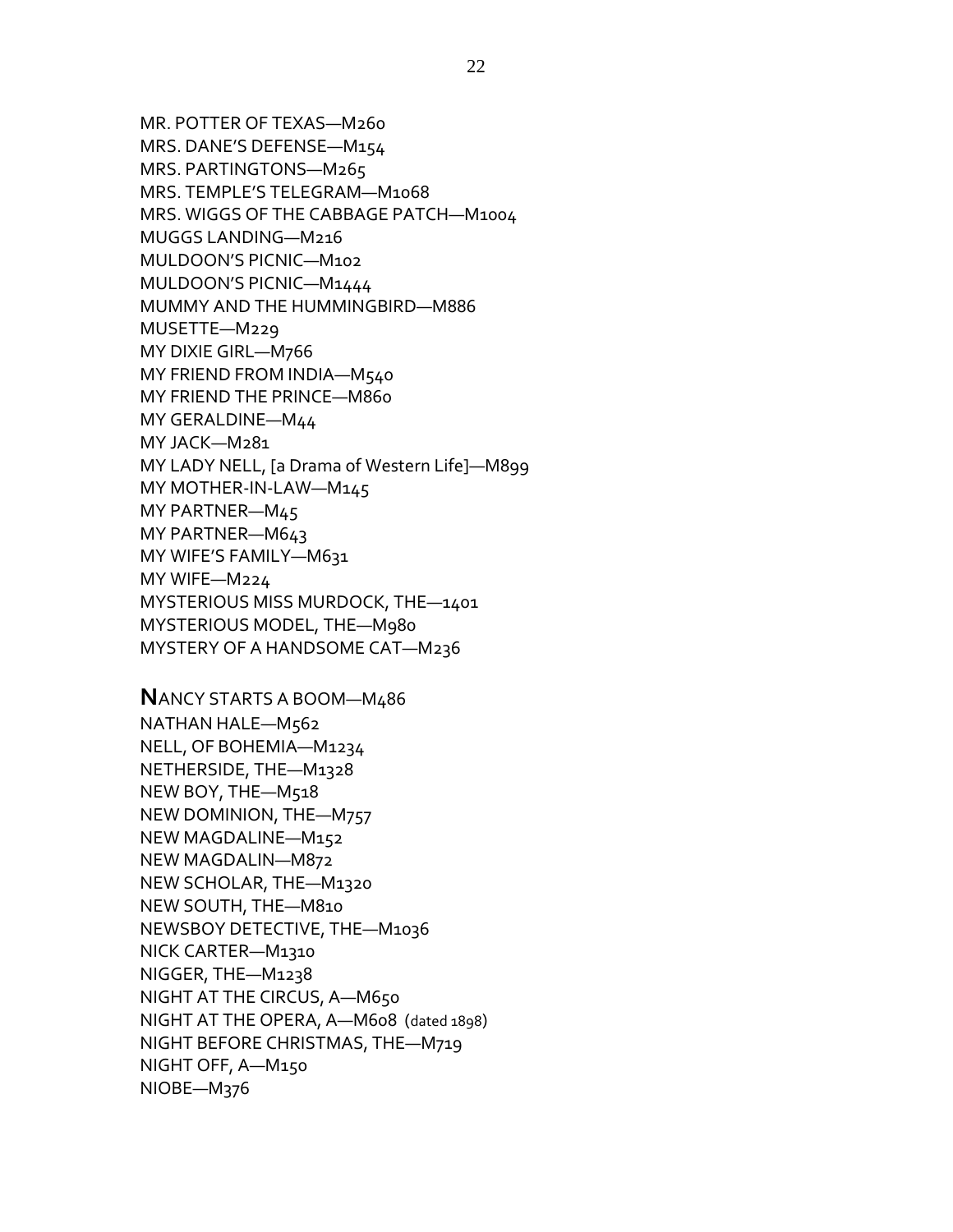NO MOTHER THE GUIDE HER—M259 \*No play with this number—M344 NOBLE LORD, THE—M861 NOBLE OUTCAST, A—M238 NOBLE SACRIFICE, A—M366 NOBODY'S CLAIM—M133 NOBODY'S CLAIM—M82 NOMINEE, THE—M456 NORDECK—M1187 NORTHERN LIGHTS—M742 NORTHERN TENNESSEE—M213 NOT GUILTY—M239 NUTMEG MATCH, A—M747

**O**'DAY THE ALDERMAN—M339 O'NEIL OF DERRY—M725 OCTOROON, THE [or Life in Lousiana]—M1243 OFFICER 666—M1109 OLD CLOTHES MAN, THE—M771 OLD FOLKS AT HOME, THE—M1373 OLD GLORY—M963 OLD HOMESTEAD—M168 OLD JED PROUTY—M708 OLD LIME KILN, THE—M876 OLD MONEY BAGS—M627 OLD PLANTATION, THE—M994 OLD SWEETHEART OF MINE, AN—M1241 OLE OLSON—M273 ON CIRCUS DAY—M954 ON MOBILE BAY—M1300 ON PAROLE—M1254 ON PAROLE—M48 ON SECRET SERVICE [or A Daughter's Crime]—M1417 ON THE BANKS OF THE RHINE—M1150, M1150a, M1150b, M1150c ON THE BRIDGE AT MIDNIGHT—M270 ON THE FRONTIER—M794 ON THE RIO GRANDE—M1047 ON THE RIO GRANDE—M779 ONE GIRL IN A THOUSAND—M1303 ONE HUNDRED WIVES—M324 ONE NIGHT IN JUNE—M49 ONE OF THE BEST—M923 ONE OF THE BRAVEST—M257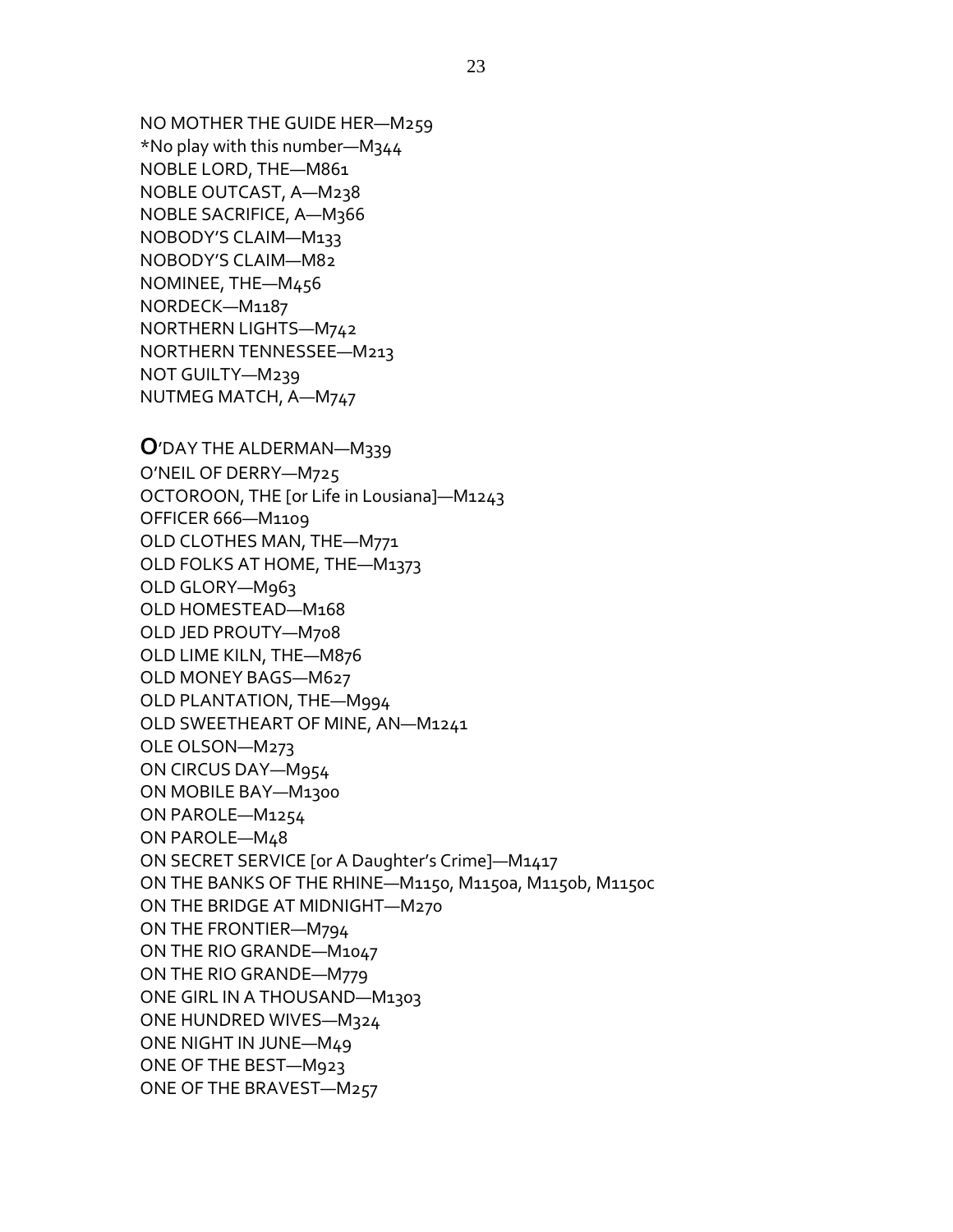ONE OF THE FINEST—M949

ONLY A FARMER'S DAUGHTER—M171 ONLY A WOMAN'S HEART—M256 ONLY GIRL IN THE WORLD, THE—M1336 ONLY WAY, THE—M1335 ORDER OF THE YELLOW ROSE, THE—M1287 ORPHAN'S PRAYER, AN—M770 OSTLER JOE—M774 OTHER GABRIEL, THE—M851 OTHER GIRL, THE—M295 OUR ALMA MATER—M1250 OUR AMERICAN COUSIN?—M53 ( the ? should be a typo) OUR ANGEL—M419 OUR BACHELORS—M56 OUR BLINDING SEXTON—M212 OUR BOARDING HOUSE—M1347 OUR CANDIDATE—M352 OUR DOROTHY—M1211 OUR NEW MINISTER—M1007 OUR STRATEGISTS—M337 OUT AT SEA—M1024 OUT OF FOLD—M1137 OUT ON A LIMB—M1149, M1149A OUTWITTED—M368 OVER THE GARDEN WALL—M304 OVER THE HILLS TO THE POOR HOUSE—M55 OVER THE SEA—M1098

**P**ACE THAT KILLS, THE—M1219 PADRON, THE—M370 ("The Pardon"? or *The Boss* in Spanish?) PAID IN FULL (E. Walter)—M735 PAIR OF SPECTACLES, A—M523 PANTHER, THE—M1438 PARADISE ALLEY—M77 PARISH PRIEST, THE—M750 PARISIAN ROMANCE—M43 PARLOR MATCH, A—M539 PARSIFAL—M993 PARTED—M1430 PASSERS BY—M1329 PASSING REGIMENT, THE—M184 PASSION'S SLAVE—M94 PATSY—M1459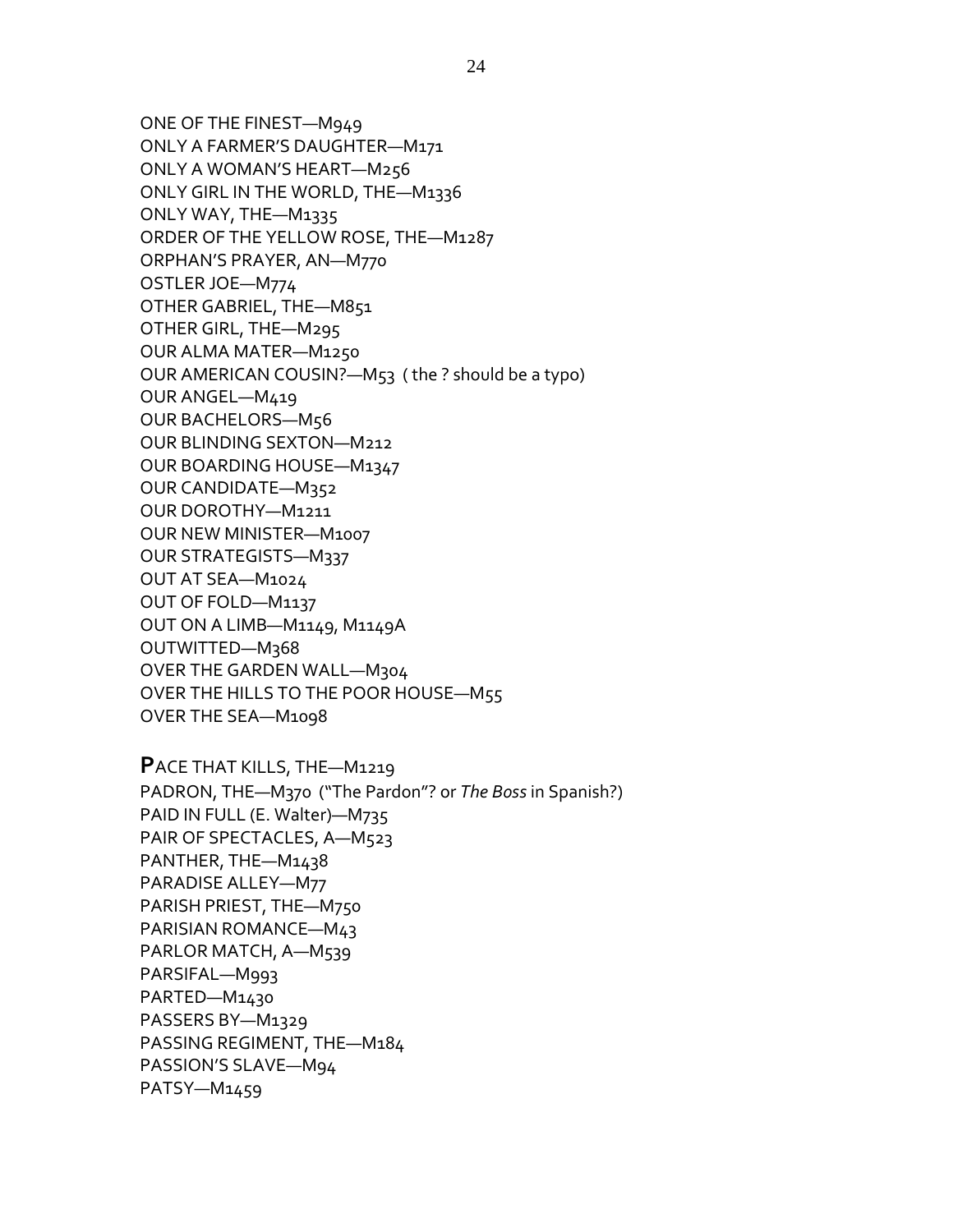PAVEMENTS OF PARIS—M95 PAWN TICKET 210—M458 PAY TRAIN, THE—M1130 PAYING THE PRICE-M561 PAYMASTER, THE—M393 PEACEFUL VALLEY—M705 PEACE-MAKER, THE—M1224 PECK'S BAD BOY AND HIS PA—M1073 PECK'S BAD BOY—M676 PEG O' MY HEART—M78 PEGGY OF THE PINES—M468 PERIL—M57 PERPLEXITIES OF PETER, THE—M494 PETER PAN—M1381 PETER'S MOTHER—M1283 PHILIPINE ROMANCE, A—M1302 PHOEBE'S ROMANCE or IN QUALITY STREET—M808 PHOENIX, THE—M59 PINK DOMINOES—M60 PLAIN MOLLY—M1385 PLANTER'S WIFE, THE—M61 POLICE INSPECTOR, THE—M617 POLLY OF THE CIRCUS—M726 POLLY PRIMROSE—M618 POOR JOHN—M558 (C. A. TAYLOR?) POOR MR. POTTEN—M1281 POOR MR. RICH, THE—M1346 POOR RELATION, A—M19 POWER OF LOVE, THE [or The Power Behind the Throne]—M1180 POWER OF MONEY [THE]—M1010 (Davis?) POWER OF THE CROSS, THE—M1131 POWER OF THE PRESS, THE—M653 POWERS THAT BE, THE—M1228 PRETENDER, THE—M1435 PRICE OF HONOR, THE—M1095 PRIDE OF THE YUKON—M1230 PRINCE AND BEGGAR MAID, THE—M1282 PRINCE AND PAUPER—M269 PRINCE KARL—M410 PRINCE OF LIARS, A—M493 PRINCE OF SWEDEN, THE—M492 PRINCE OF ZANZIBAR—M966 PRINCE OTTO—M739 PRINCESS OF PATCHES, THE-M1013, M1013a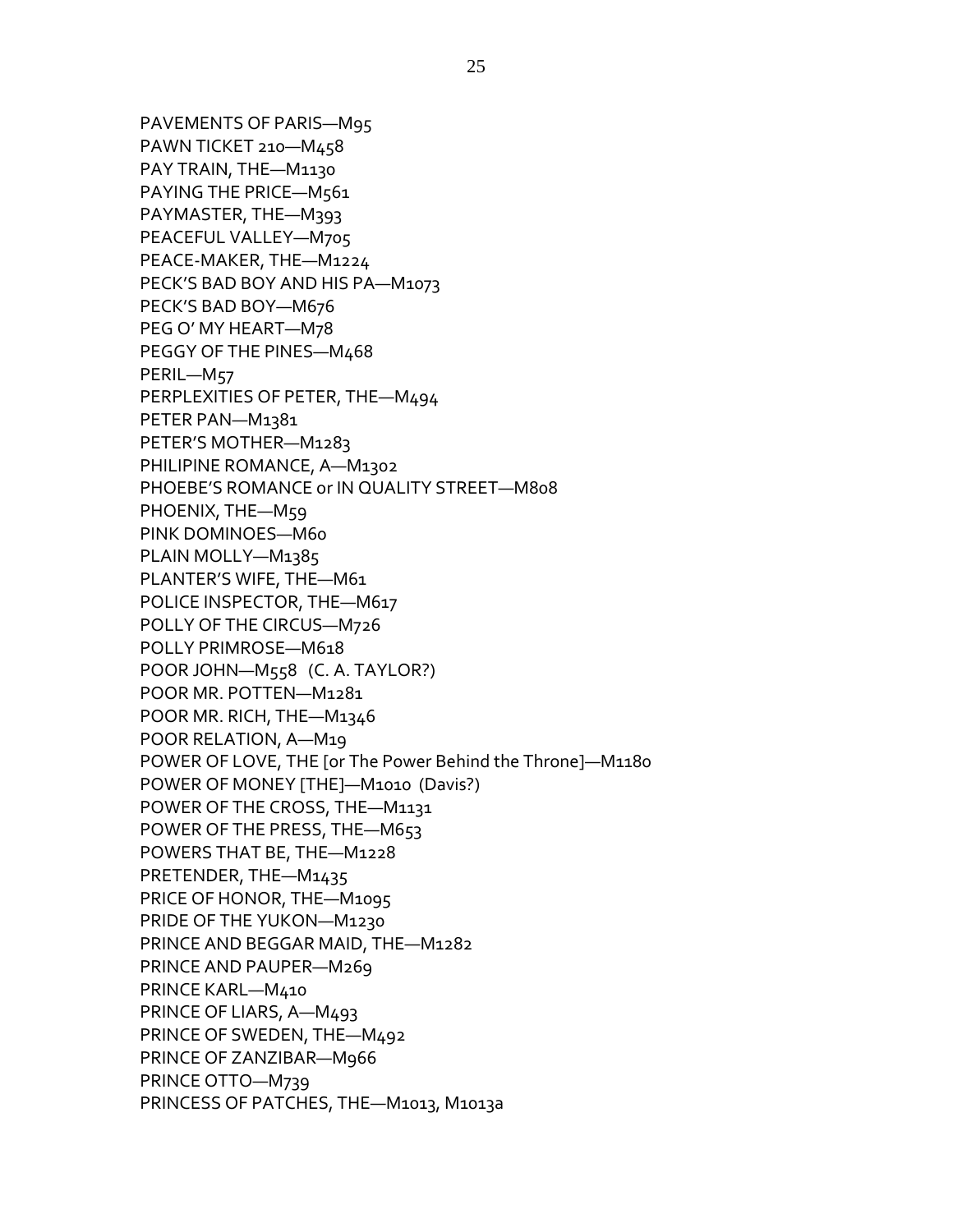PRINCESS OF THE PAWNEES, THE—M892 PRISONER OF ZENDA, THE—M517 PRIVATE JOHN ALLEN—M853 PRIVATE SECRETARY, THE-M665 PRIVATE SECRETARY-M63a, M63b, M63c PROBLEM STORY, A—M1353 PRODIGAL DAUGHTER, THE—M828 PROFESSOR MOONEY'S TROUBLES—M1199 PROFESSOR, THE—M185 PROFESSOR'S LOVE STORY, THE—M416 PROFESSOR'S PREDICAMENT, THE—M1169 PROFLIGATE, THE—M740 PROUD PRINCE, THE—M1257 PROVIDER, THE-M763 PUDD'N HEAD WILSON—M519 PULSE OF CHINATOWN (Howard P. Taylor)—M1292 PULSE OF GREATER NEW YORK—M769 PULSE OF NEW YORK (Howard P. Taylor)—M342 PUNKIN HUSKER, THE—M425

**Q**UAKER TRAGEDY, A—M649 QUEEN OF DIAMONDS—M862 QUEEN OF QUEER STREET, THE—M883 QUEEN OF THE ROCKIES—M891 QUEEN OF THE WHITE SLAVES—M1304 QUEEN'S EVIDENCE—M64 QUEENE LARGOAST—M116 QUINCY ADAMS SAWYER—M371 QUO VADIS—M666

**R**ACHAEL GOLDSTEIN, [or Just Landed] (Kremer)—M692 RAFFLES—M1016 RAGGED HERO, THE—M1305 RAGGED HEROINE, THE—M1189 RAIL ROAD JACK—M556 RAJAH OF BAMBAZINO [or Girl of his Heart]—M1450 RAJAH, THE—M105 RANCH 10—M135 RANCH KING, THE—M384 READY MONEY—M1107 REBECCA OF SUNNYBROOK FARM—M1357 RED CAFÉ, THE—M941 RED CIRCLE, THE [a Story of the Black Hand]—M1245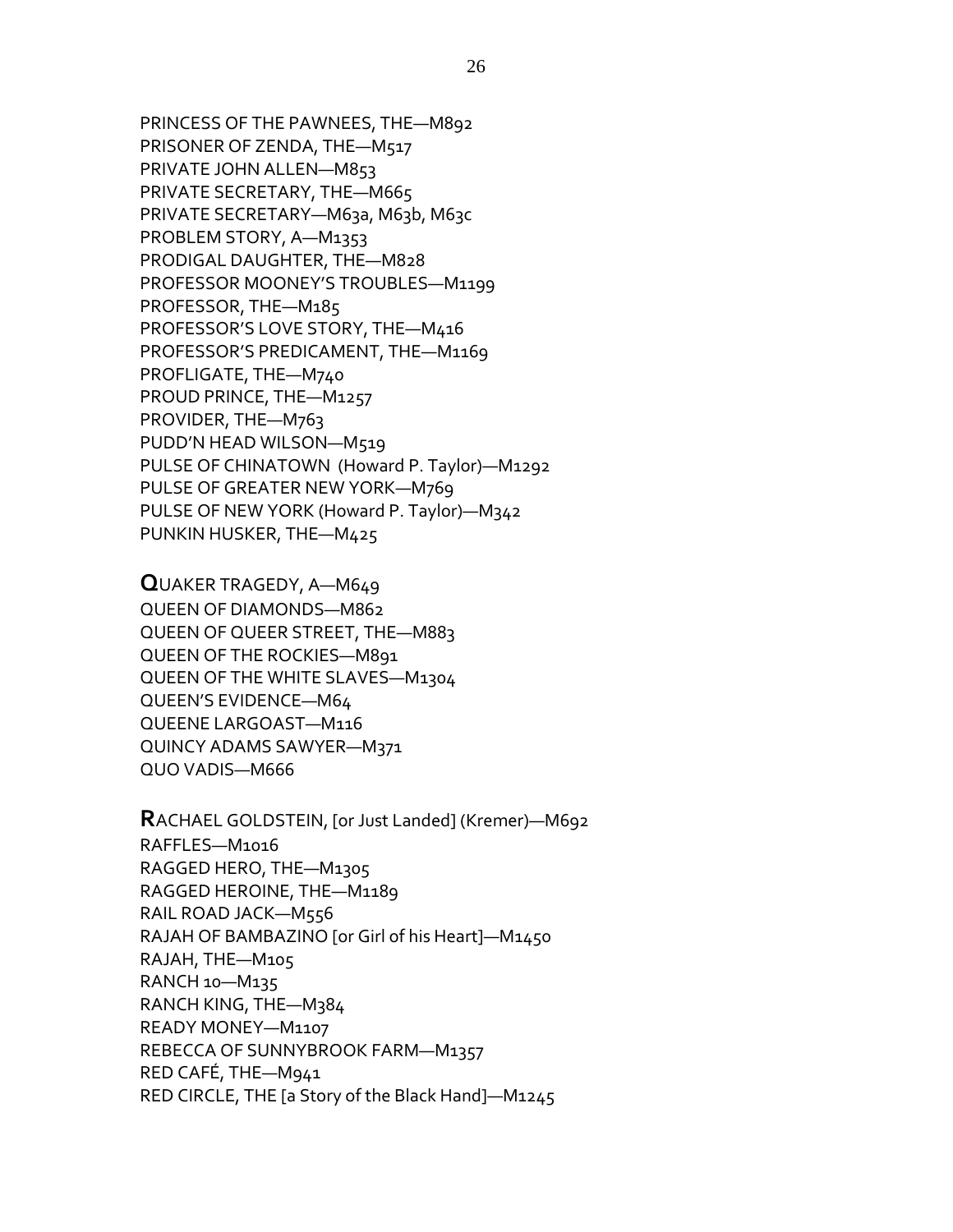RED CROSS NURSE—M693 REPUBLIC MINE—M600 RESURRECTION—M885 REVELATION OF WOMAN OF MYSTERY—M1365 RICHARD CARVEL (from W. Churchill's novel)—M728 RING OF IRON—M547 RISE OF DICK HALWARD, THE [or The Way to Win a Woman]—M1273 RIVAL CANDIDATES—M1089 ROAD TO YESTERDAY, THE—M818 ROANOKE—M709 ROBERT EMMETT—M1092 ROBERTS CASE, THE [or On the Stroke of Twelve]—M1425 ROBINSON CRUSO—M363 RODGER LA HONTE—M1033 ROGUE'S COMEDY, THE—M541 ROGUES AND VAGABONDS—M1027 ROLLING STONE, A—M1449 ROMANCE OF COONHOLLOW, A—M784 ROMANY RYE, THE—M68 ROSALIND AT RED GATE—M1355 ROSARY, THE—M1172 ROSE MICHELL—M67 ROSE OF THE RANCHO, THE—M200 ROSEDALE—M66 ROSEMARY—M1123 ROUND-UP, THE-M634 ROYAL FAMILY, A—M838 ROYAL MOUNTED, THE—M491 ROYAL PASS, A—M921 ROYAL SLAVE, A—M670 RUBE AND MANDY—M798 RUBE DETECTIVE—M103 RUBY ROMANCE—M1221 RUNAWAY MATCH, A—M951 RUNAWAY WIFE, THE—M279 RUSSIAN SPY, A [or The Depths of a Woman's Heart]—M1063

**S**AID PASHA—M333 SAILOR'S LASS, A—M1039 SAINTS AND SINNERS—M464 SALOME—M683 SALOMY JANE—M698 SAM'L OF POSEN—M69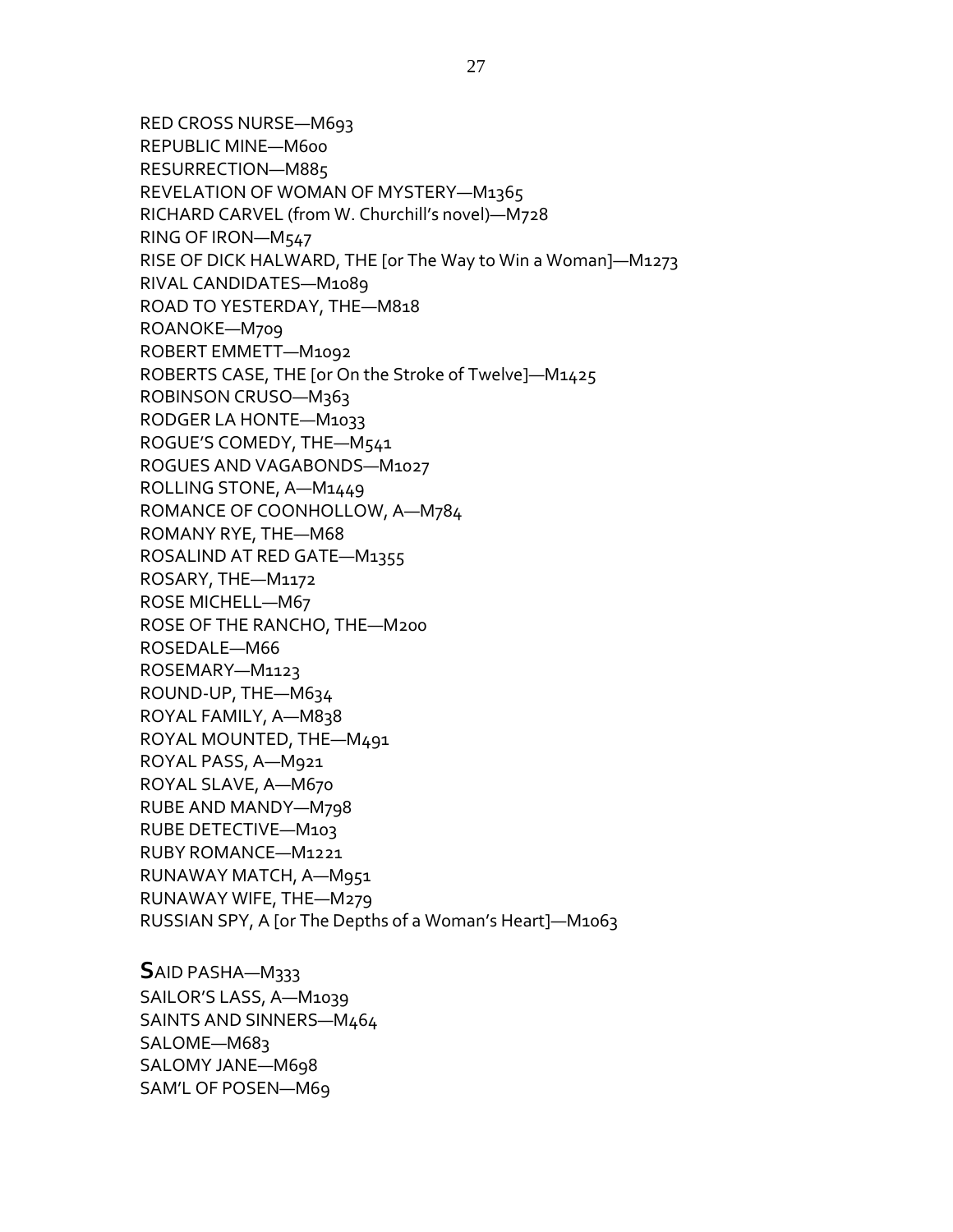SAMSON—M773 SAMUEL OF POSEN—M677 SANDY BOTTOM—M915 SANE IDIOT, THE—M082 SAP, THE—M1442 SAPHO—M778 SAPPHO [sic]—(from A. Daudet novel)—M671 (should be SAPHO) SARGEANT JAMES—M276 SATURDAY TO MONDAY—M1296 SCAPEGRACE, THE—M162 SCARLET LETTER, THE—M688 SCARLETT PIMPERNEL, THE—M1151 SCHEMERS, THE—M498 SCOUT, THE—M428 SEALED LIPS—M785 SEASIDE BELLES—M1188 SECOND IN COMMAND, THE—M244 SECOND IN COMMAND, THE—M971 SECOND MRS. TANQUERAY—M833 SECRET ENEMY, THE—M1114 SECRET ORCHARD, THE—M759 SECRET SERVICE, a Romance of the Southern Confederacy—M673 SECRET SERVICE—M292 SENATOR, THE—M537 SENATOR'S DAUGHTER, THE—M743 SENSE OF HUMOR, A—M1277 SERVANT OF THE HOUSE, THE—M1201 SEVEN DAYS—M1252 SEVEN-TWENTY-EIGHT [or Casting The Boomerang]—M420 SHADOW BEHIND THE THRONE, THE—M761 SHADOW OF A SIN, THE—M30 SHADOW OF GREATER NEW YORK—M1152 SHADOWS OF A GREAT CITY—M691 SHADOWS OF A GREATCITY—M222 SHAFT NO. 2—M998 SHALL WE FORGIVE HER—M584 SHAMUS O'BRIEN—M1030 SHAMUS O'BRIEN—M178 SHANANDOAH—M261 SHAUN McGOWN—M637 SHAUN RHUE—M331 SHE—M188 SHENANDOAH—M10 SHERIDAN KEENE, DETECTIVE, (sensational comedy drama James Kennedy)—M875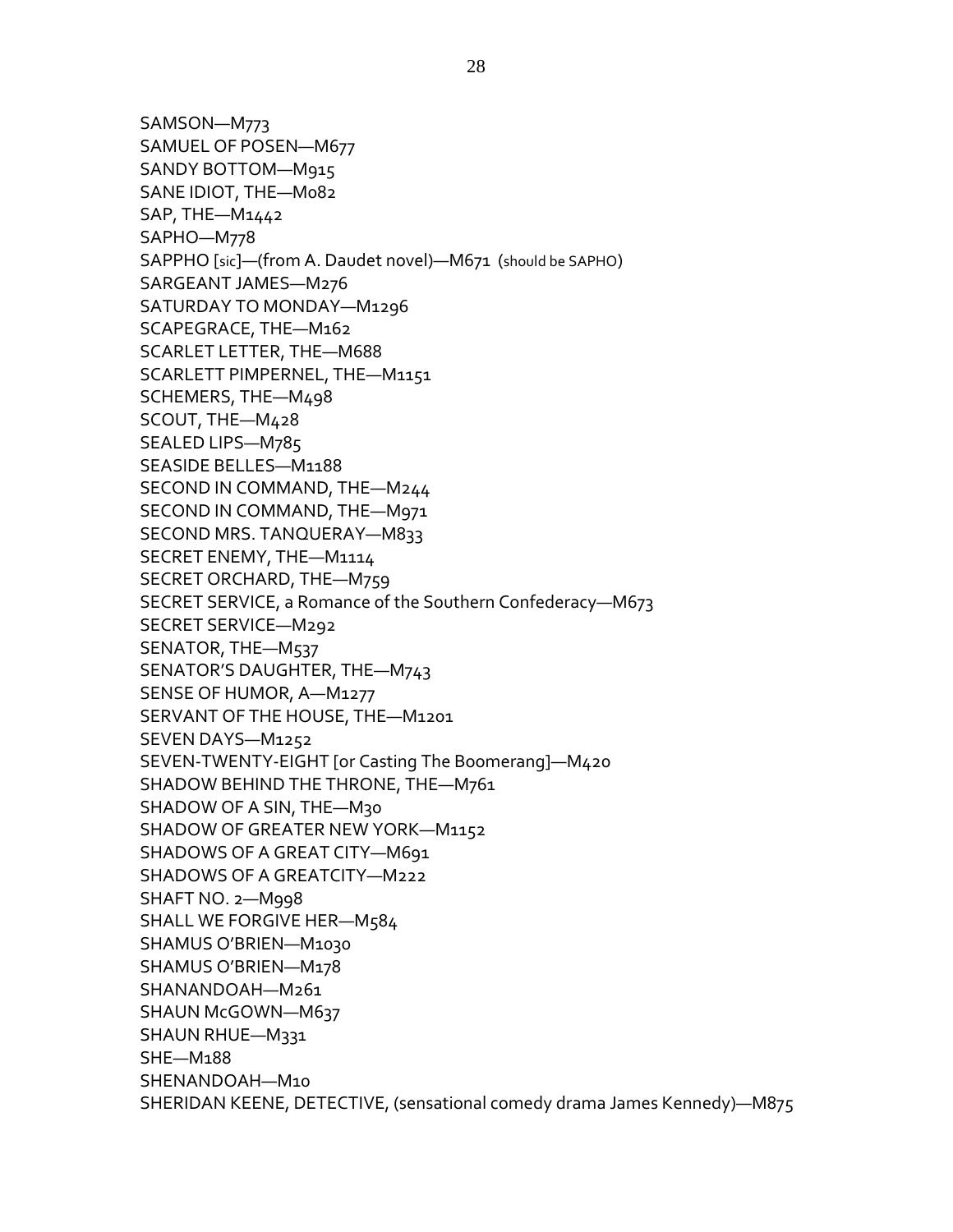SHOPLIFTER, THE—M878 SHORE ACRES—M462 SIBERIA—M356 SIDEWALKS OF NEW YORK, THE—M1129 SIGN OF THE FOUR, THE—M990, M990a SIGN OF THE FOUR—M1256 SIGNAL FIRES—M451 SIGNAL OF LIBERTY, THE—M943 SILVER DAGGER, THE—M300 SILVER FORTUNE, THE—M912 SILVER KING—M72 SILVER SPUR—221 SIN AND ITS SORROWS—M1031 SING AGAINST COSIETY, A—M430 SINS OF THE FATHER, THE, [a sensational drama of NY life]—M901 SINS OF THE NIGHT—M1162 SINS OF THE NIGHT—M340 SIS HOPKINS—M856 SKY FARM—M866 SLAVES OF FORTUNE, (a sensational comedy drama)—M793 SLAVES OF GOLD—M1132 SLAVES OF RUSSIA—M777 SLAVES OF THE ORIENT (Kremer)—M1112 SLAVES OF THE ORIENT—M776 SLEEPING CITY, THE, (a sensational drama in 4 acts)—M836 SMALL TOWN FOLKS—M1349 SMILES AND TEARS—M39 SOAP BUBBLES—M341 SOCIAL BARRIER, THE—M496 SOCIAL HIGHWAYMAN, A—M945 SOLDIER OF THE EMPIRE, A—M894 SOLDIER'S HONOR, A [or Counter Currents]—M544 SON OF MONTE CRISTO, THE—M1156 SOUTHERN GENTLEMAN, A—M758 SOWING THE WIND—M438 SPECKLED BAND, THE—M1366 SPENDER, THE—M96 SPENDTHRIFT, THE—M1359 SPIDER'S WEB, THE—M530 SPIRIT OF PAUL DOON, THE—M1222 SPOILERS, THE—M787 SPORTSMAN, THE—M380 SPRINGTIME—M1251 SQUIRE KATE—M1115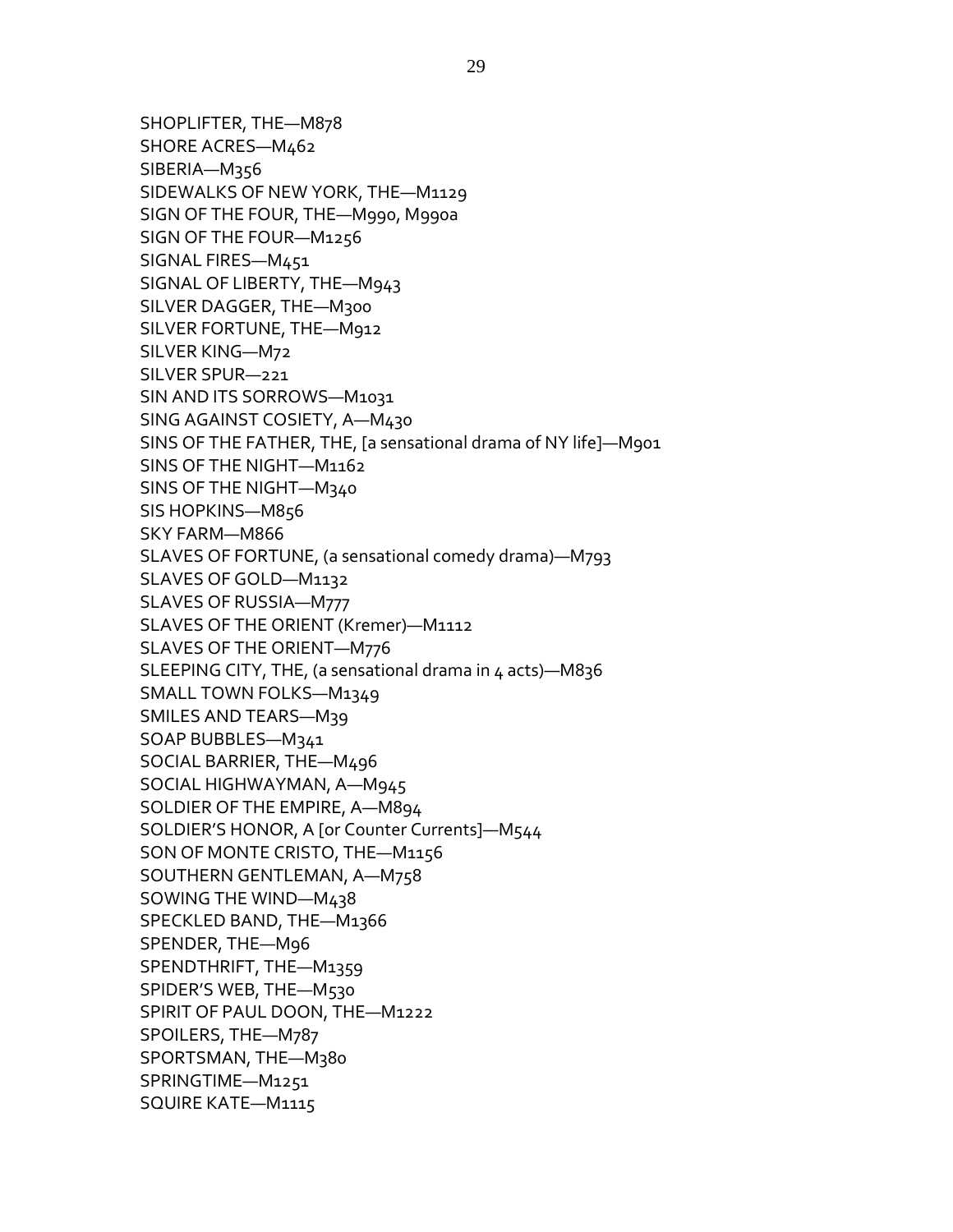SQUIRE OF DAMES, THE—M524 SQUIRE, THE—M658 ST. ELMO, [or The Saving Grace]—M1168 ST. ELMO, [or THE SAVING GRACE]—M508 STARBUCKS, THE—M791 STEVE'S PAL—M434 STILL ALARM—M262 STORM BEATEN—M258 STOWAWAY, THE—M245 STOWAWAY, THE—M397 STRAIGHT ROAD, THE—M1209 STRANGE ADVENTURES OF MISS BROWN, THE—M520 STRANGER IN A STRANGE LAND, A—M348 STRANGER IN NEW YORK, A—M602 STRANGLERS OF PARIS, THE—M120 STRIKE [sic] OF LUCK, A (A Stroke of Luck? or a mining-themed play?)—M978 STRONGER SEX, THE—M865 STRONGHEART—M251, M251a, M251b, & M251c STRUCK OIL—M474 STRUGGLE FOR GOLD, A—M1307 STRUGGLE FOR LIFE, A—M1393 SUCH A LITTLE QUEEN—M1379 SULTAN'S DAUGHTER, THE—M680 SUN BONNET SUE—M473 SUNNY HOME—M849 SUNSET MINE—M918 SUNSET TRAIL, THE—M568 SWAN OF SWEDEN—M482 SWEET HONEY—M385 SWEET LAVENDER—M163 SWEET NELL OF OLD DRURY—M712 SWEETEST GIRL IN ARIZONA—M100 SWEETEST GIRL IN DIXIE, THE—M255 SWEETEST SIN, THE—M1274

**T**AKEN FROM LIFE—M106 TALE OF TWO CITIES, A—M816 TELEPHONE GIRL, THE—M667 TEMPERENCE TOWN, A—M355 TEMPEST AND SUNSHINE—M783 TEMPTATION OF MONEY—M917 TEN MILE CROSSING—M166 TENDERFOOT, THE—M1386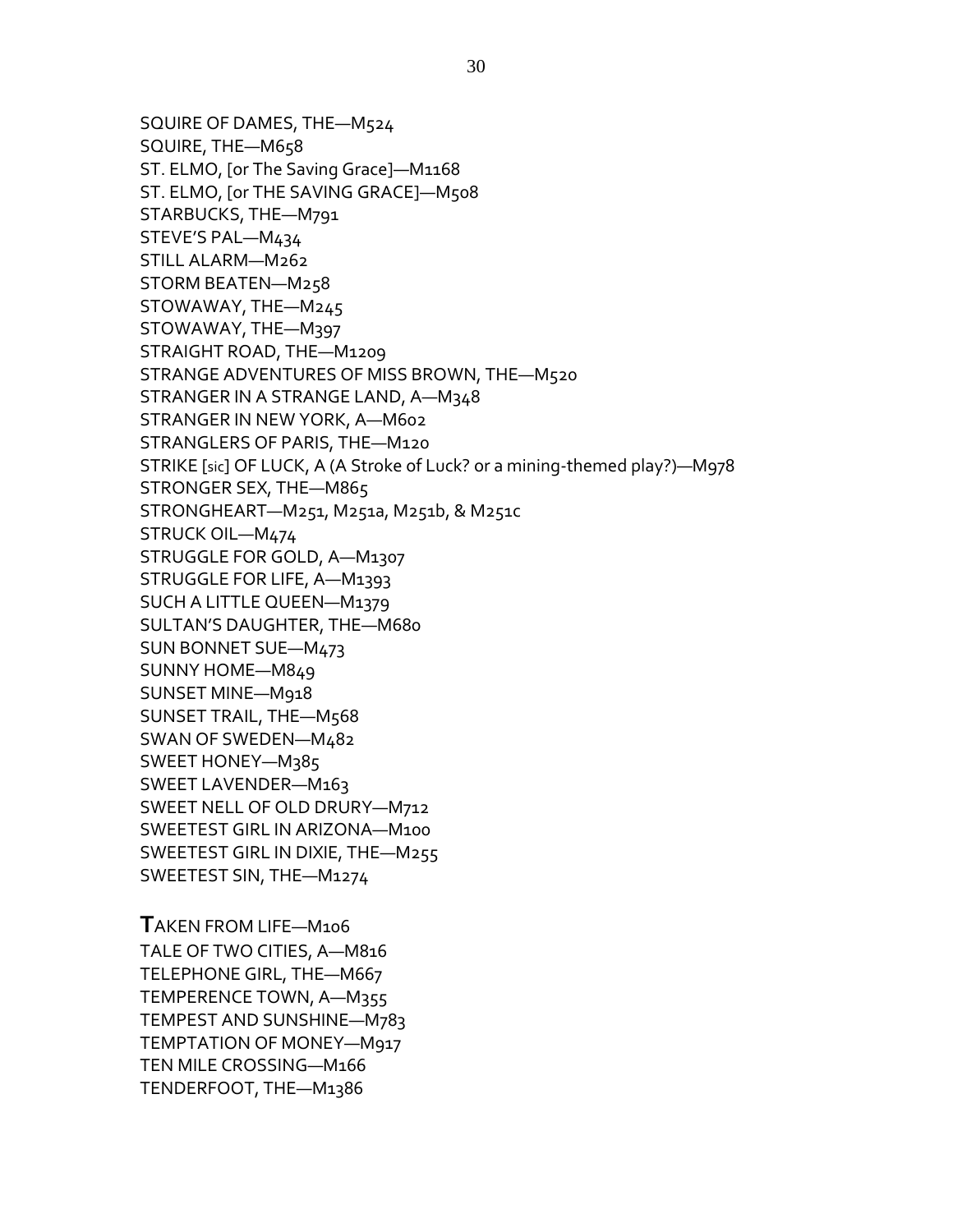TENTH COMMANDMENT, THE—M1412 TESS OF THE D'URBERVILLES—M976 TEXAS RANGER, A—M576 TEXAS RANGER, THE—M1091 TEXAS STEER, A—M315 THAT BOY OF BARKERS—M795 THAT GIRL—M459 THAT LITTLE SWEDE—M369 THE MAN FROM BLANKLEY'S—M974 THE SQUAW MAN—M1080, M1080a, M1080b, M1080c THELMA—M141 THELMA—M659 THELMA—M903 THERE AND BACK—M987 THIEF, THE—M717 THIEF'S DAUGHTER, THE [BYERS LIBRARY OF TABLOID PLAYS]—M1231 THIRD DEGREE, THE (Klein)—M1246 THORNS AND ORANGE BLOSSOMS—M1394 THREE MUSKETEERS, THE—M882 THREE MUSKETEERS—M689 THREE OF US, THE—M837 THREE WIVES TO ONE HUSBAND—M1077 THROUGH THE BREAKERS—M577 THY NEIGHBOR'S WIFE—M1213 TICKET OF LEAVE MAN, THE—M125 TIDAL WAVE, THE—M1344 TIDE OF LIFE, THE—M294 TIME, THE PLACE, AND THE GIRL, THE—M605 TO DIE AT DAWN—M657 TOM MOORE—M804 TOM PINCH—M748 TOM SAWYER—M277 TOO MUCH JOHNSON (Gillette)—M516 TOO PROUD TO BEG—M1278 TOP OF THE MORNING—M565 TRACKED BY WIRELESS ACROSS THE ATLANTIC [The Grt. Dr. Crippen Case]—M1291 TRAP, THE—M1223 TRAPPED BY TREACHERY—M962 TREACHEROUS SANDS—M919 TRELAWNEY OF THE WELLS—M933 TRILBY—M500 TRIUMPH OF HOPE, THE—M1066 TRUE IRISH HEARTS—M228 TRUE KENTUCKIAN, A—M204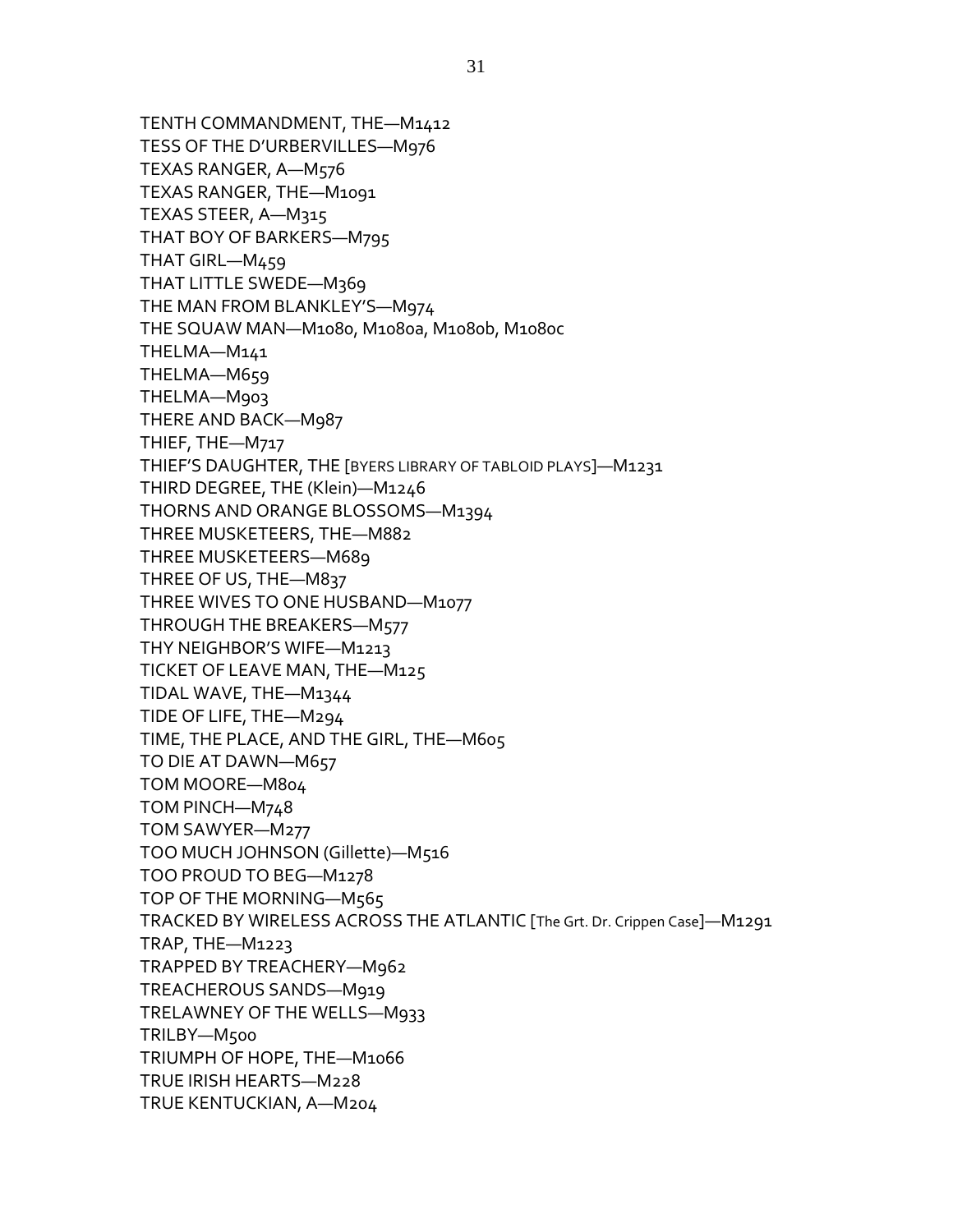TRUE TO LIFE—M621 TRUST BUSTERS—M1197 TWIN CONVICT—M71 TWO CHRISTMAS EVES—M1424 TWO NIGHTS IN ROME—M75 TWO ORPHANS, THE—M1295 TWO ORPHANS, THE—M632 TWO PINKS—M488 TWO VAGABONDS—M573 TYRANNY OF TEARS, THE—M863 **U**GLY DUCKLING, THE—M646 UNCLE JOSH GORDON—M76 UNCLE JOSH PERKINS—M574 UNCLE JOSH PERKINS—M999 UNCLE TOM'S CABIN—M674 UNDER A SHIELD OF GOLD [or By Love Redeemed]—M1306 UNDER ARIZONA SKIES—M1266 UNDER FIRE—M503 UNDER SEALED ORDERS—M1021, M1021a, M1021b, M1021c UNDER SOUTHERN SKIES—M1040 UNDER SPECIAL ORDERS—M242 UNDER THE BEAR'S PAW—M1269 UNDER THE HARVEST MOON—M832 UNDER THE LION'S PAW—M1060 UNDER THE NORTH STAR—M109 UNDER THE RED ROBE—M874 UNDER TWO FLAGS—M1248 UNDER TWO FLAGS—M326 UNDER TWO FLAGS—M546 UNDERCURRENT, THE—M1315 UNDERDOG, THE—M74 UNDERTOW, THE—M702 UNDERWORLD, THE—M557 UNFORESEEN—M1155 *UNKNOWN TITLE OR AUTHOR* [missing front page]—M1342 UNKNOWN, [A River Mystery]—M948 UNTO THE THIRD AND FOURTH GENERATION—M569 UNWRITTEN LAW, THE—M248 UPPER HAND, THE—M347, + 347A USURPER, THE—M1011, M1011a UTAH—M821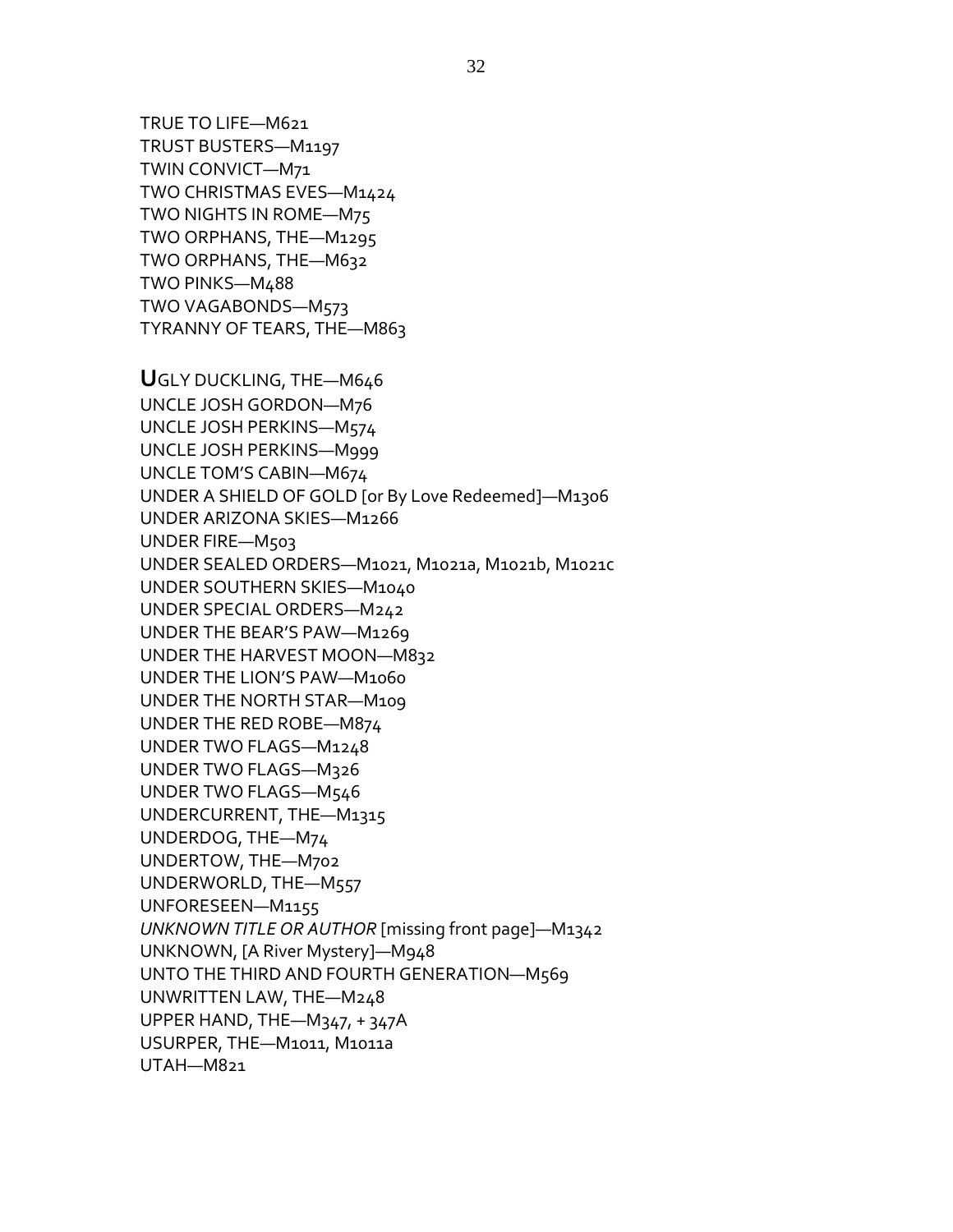**V**AN ALLEN'S WIFE—M1249 VAN THE VIRGINIAN—M79 VERMONT FOLKS—M70 VICTIM OF CIRCUMSTANCES—M128 VICTORIAN CROSS, A—M920 VILLAGE POSTMASTER, THE—M660 VINEGAR BUYER, THE—M835 VIRGINIA—M927 VIRGINIAN, THE (Owen Wister)—M995 VOLUNTEER, THE—M548

**W**AGES OF SIN—M1462 WAIFS OF NEW YORK—M848 WANTED A WIFE—M1460 WANTED, A FAMILY—M243 WARD OF FRANCE, A—M782 WARNING BELL, THE—M1220 WARNING SHADOW, THE [or The Anarchist]—M1439 WARRENS OF VIRGINIA, THE—M724 WAY DOWN EAST—M629 WAY OUT WEST—M1062 WAY TO KENMORE—M1106, M1106a WEALTH AND POVERTY—M227 WEAVING THE WEB—M1391 WEDDED AND PARTED (Kremer?)—M1035 WEDDED BUT NO WIFE—M582 WESTERN BOY, A—M952 WHAT A WOMAN WILL DO-M1461 WHAT EVERY WOMAN KNOWS—M402 WHAT HAPPENED TO JONES—M586 WHAT HAPPENED TO JONES—M939 WHEELS WITHIN WHEELS—M922 WHEN HER SOUL SPEAKS—M1463 WHEN KNIGHTHOOD WAS IN FLOWER—M607 WHEN LIGHTENING STRIKES—M1368 WHEN THE BELL TOLLS—M913 WHEN THE NIGHT FALLS—M1423 WHIRLPOOL, THE—M1383 WHITE CZAR, THE—M1014 WHITE SISTER, THE—M509 WHITE SLAVE, A—M205 WHITE SQUADRON, THE—M512 WHITE TIGRESS OF JAPAN, THE (Ch. A. Taylor)—M1289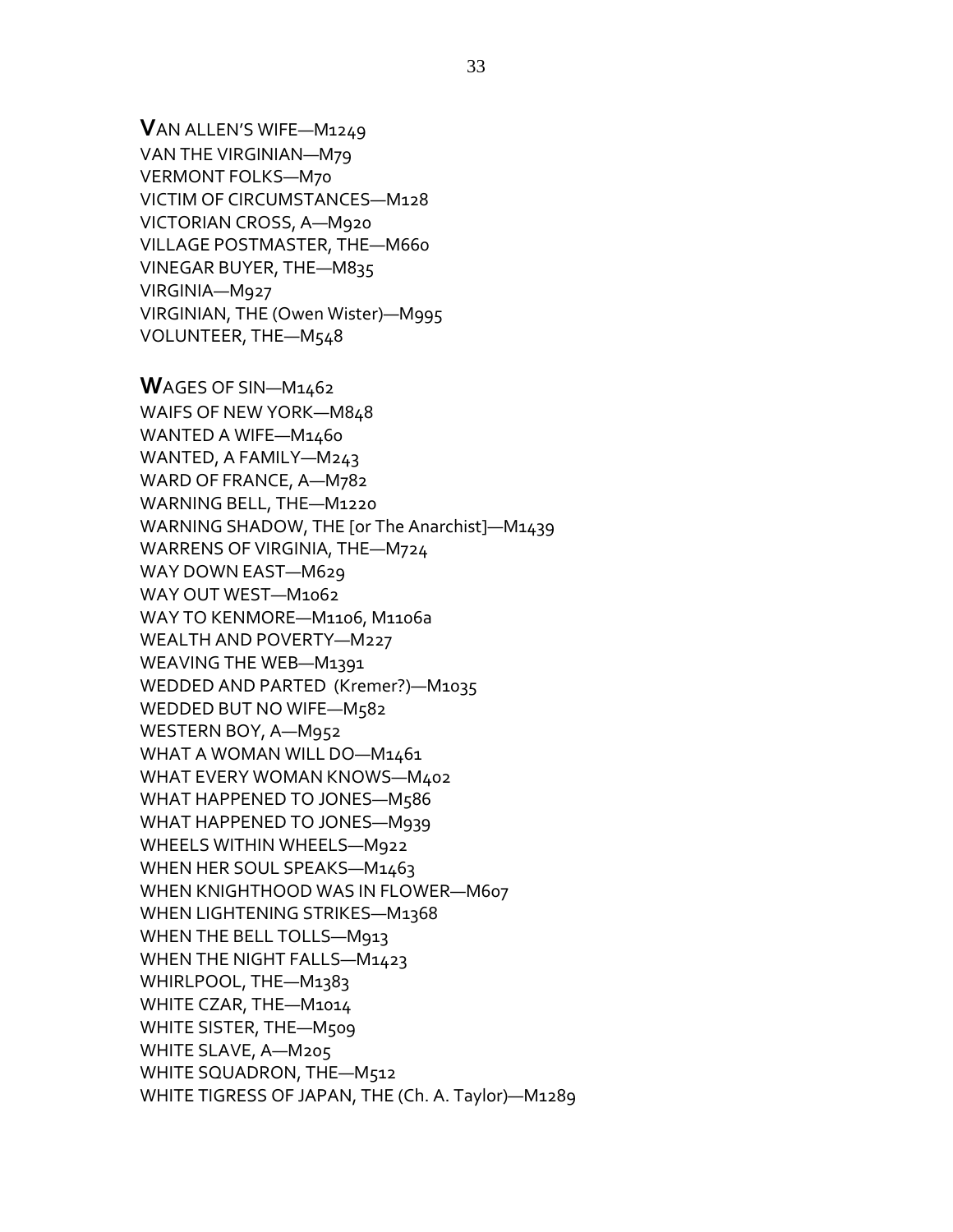WHOLE DAMN FAMILY, THE—M209 WHOSE BABY ARE YOU—M781 WHY 'BO' SWORE OFF—M1218 WHY GIRLS LEAVE HOME—M601 WHY LINDY RAN AWAY—M1102 WHY SMITH LEFT HOME—M732 WHY WOMEN SIN-M579 WIDOW BEDOTT—M169 WIFE FOR WIFE—M280 WIFE IN NAME ONLY—M1284 WIFE, THE—M201 WIFE, THE—M391 WIFE'S HONOR, A—M158 WIFE'S SECRET, A—M382 WILD BILL—M80 WILD ROSE—M170 WILKINS MICAWBER—M99 WILL SHE DIVORCE HIM?—M852 WILLIE'S HUSBAND—M487 WINCHESTER—M734 WISE MEMBER—M672 WISE WOMAN, A—M298 WITCHING HOUR, THE (Augustus Thomas)—M718 WITH EDGED TOOL—M1313 WITHIN THE LAW—M1105 WOLF AND THE LAMB, THE—M1429 WOMAN AGAINST WOMAN—M266 WOMAN IN BLACK—M1002 WOMAN IN THE CASE, THE—M436 WOMAN OF KRONSTADT, THE—M381 WOMAN OF NO IMPORTANCE, A—M655 WOMAN OF SOCIETY, A—M909 WOMAN QUESTION, THE—M1120 WOMAN'S FAITH, A—M687 WOMAN'S POWER, A—M1032 WOMEN'S POWER, A (A WOMAN'S POWER?)—M700 WON BY WAITING—M1308 WORK AND WAGES—M786 WORKING GIRL'S WRONGS—M589 WORLD AGAINST HER, THE—M267 WORLD AGAINST HER, THE—M297 WORLD, THE—M710 WORLD, THE—M73 WORMWOOD—M840